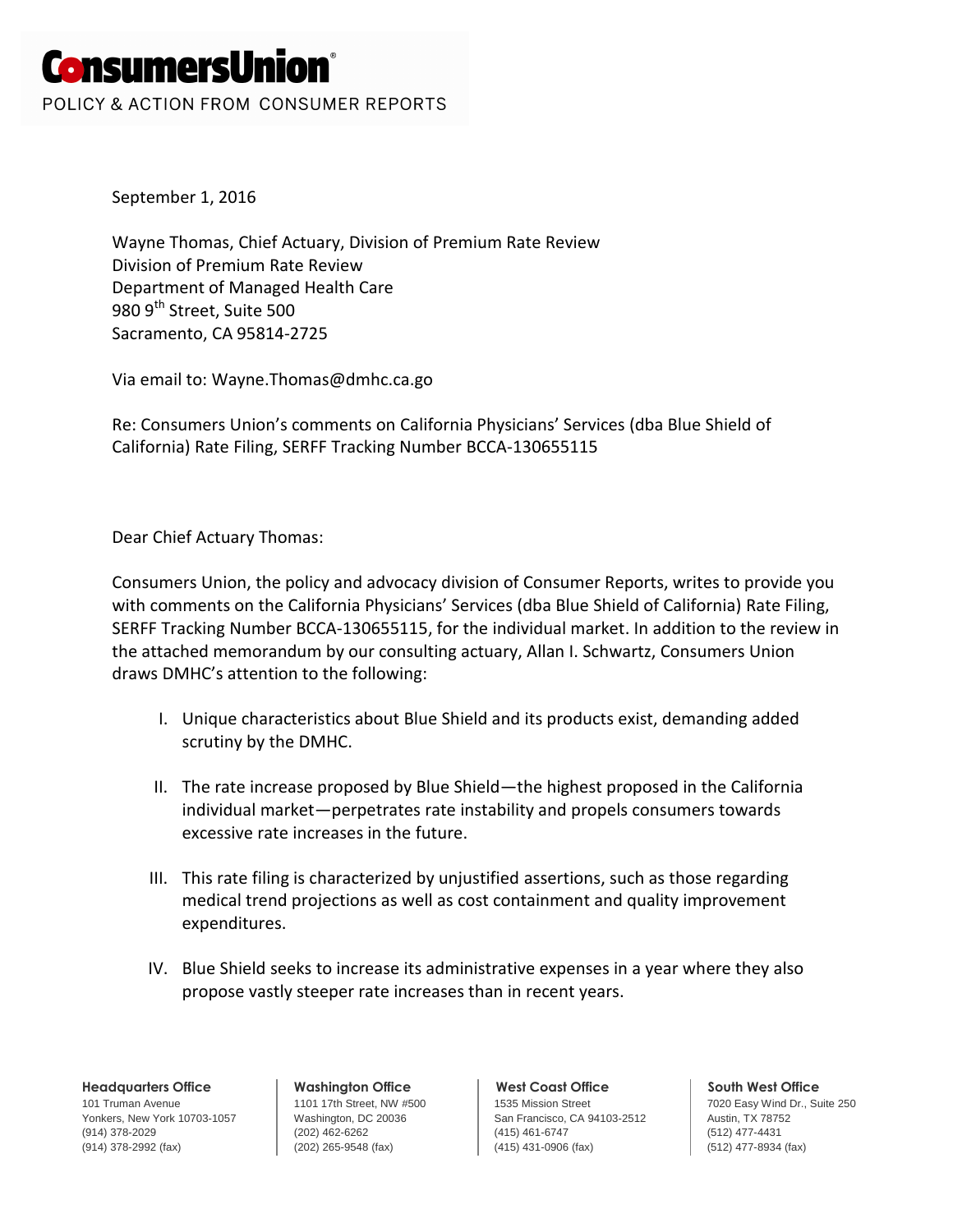Californians must have a better understanding of the rate filings and the eventual DMHC decision. We therefore provide suggestions where the Department can give consumers a better understanding of the review process, and why their costs are going up.

# **I. Unique characteristics about Blue Shield and its products exist, demanding added scrutiny by DMHC**

Upon review of the rate filing presented by Blue Shield of California, we conclude that this filing is unjustified and unreasonable, all the more so in light of prior commitments made by the plan to DMHC as well as taking into consideration its nonprofit status. For this filing in particular, we urge DMHC to evaluate Blue Shield's assertions in light of unique facts about the plan. Specifically: Blue Shield's corporate status as a nonprofit organization and contractual agreements with the Department, known as "undertakings," that impose special obligations on the plan.

# Blue Shield is a nonprofit that sets rates like a for-profit

 $\overline{\phantom{a}}$ 

Nonprofit corporations, such as Blue Shield, are mission-driven institutions that benefit the communities they serve. As a California nonprofit corporation, Blue Shield has stated that "[p]hilosophically, being a not-for-profit means we're guided by our mission to ensure all Californians have access to high-quality health care at an affordable price."<sup>1</sup> However, it is hard to reconcile what we know about nonprofits, and what Blue Shield itself says on its website, with the highest rate increase proposed this year and the largest rate increase proposed since the start of Covered California. Nobody would describe an average rate increase of 19.4%, all the way up to 24.9%, as "affordable."

We urge DMHC to review this plan with particular attention to how Blue Shield functions as a nonprofit organization with a stated mission of offering affordable health coverage. It is our finding that the plan failed to offer sufficient details and justifications to explain its rate calculation. And, rather than taking steps to bend the cost curve, Blue Shield uses the cost of healthcare to mask the fact that it is serving itself an extra slice of the pie. For these reasons, **we urge DMHC to give this filing the utmost scrutiny.**

<sup>&</sup>lt;sup>1</sup> What Does Being a Non-Profit Mean to Us?, BLUE SHIELD OF CALIFORNIA, <https://www.blueshieldca.com/employer/knowledge-center/features/perspectives/not-for-profit.sp> (last accessed August 23, 2016).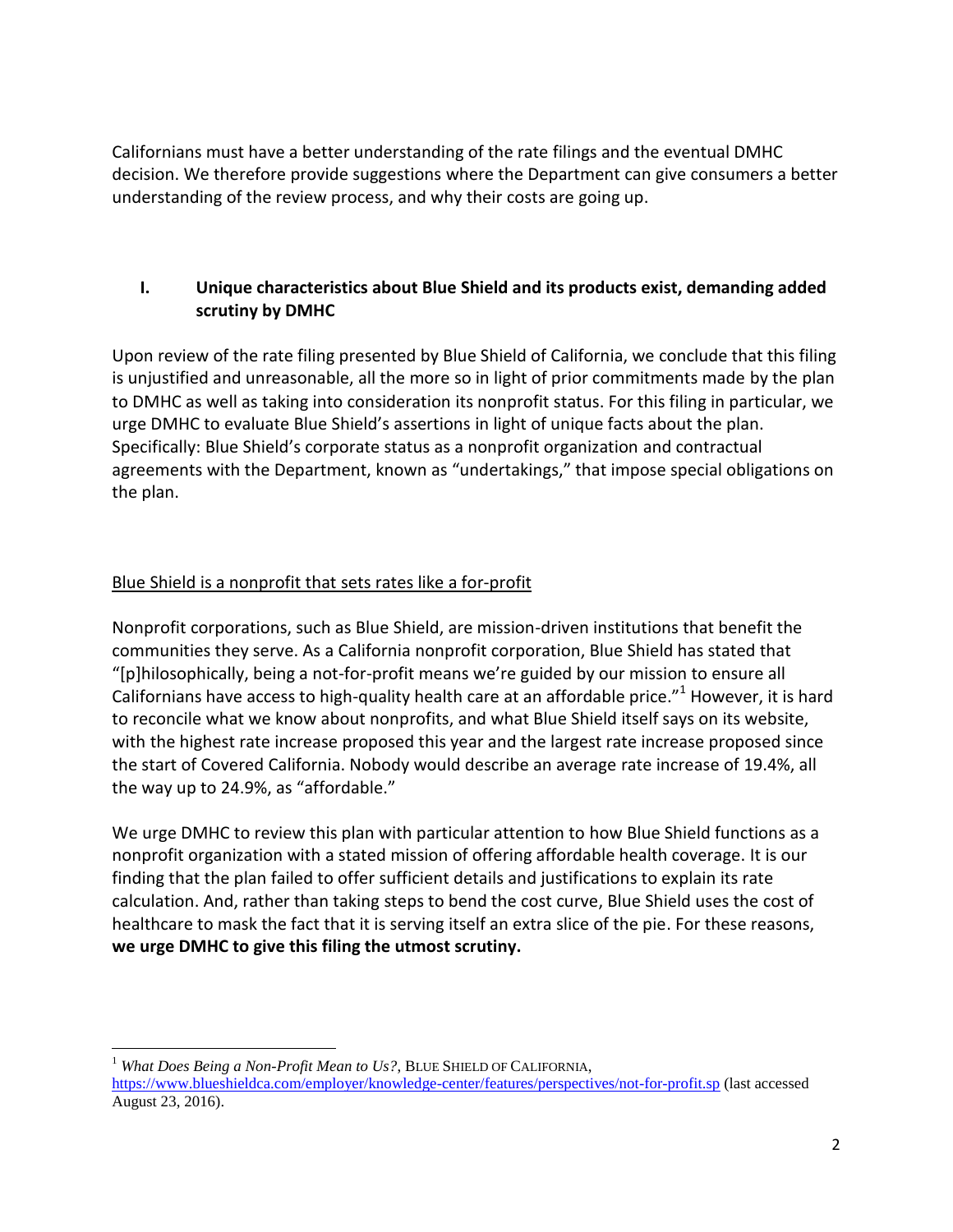## This Rate Filing May Signal a Breach of *Undertaking 15*

To gain approval of its acquisition of for-profit insurer Care1st, Blue Shield agreed to contractual obligations known as "undertakings." Undertaking 15 states:

*…Blue Shield will make every effort to keep premium rate increases to a minimum. For any Blue Shield premium rate increase deemed unreasonable or unjustified by the Department, Blue Shield agrees to meet and confer with the Department and make a good faith attempt to resolve any differences regarding the premium rate increase.<sup>2</sup>*

Yet, this rate filing evinces no effort by Blue Shield to "keep premium rate increases to a minimum." The average rate increase Blue Shield proposes for 2017 is larger than the rate increases proposed by **all the other plans** offered on the Marketplace, as shown below. In fact, it is:

- Larger than the increase proposed by Blue Shield's largest competitor, Anthem;
- More than three-times larger than the increase proposed by the third-largest statewide insurer, Kaiser;
- More-than double the increase proposed by the fourth largest plan.

l

| Proposed rate increase filed with DMHC, >50,000 members |           |                      |  |  |
|---------------------------------------------------------|-----------|----------------------|--|--|
| <b>Health Plan</b>                                      | # Members | Proposed<br>increase |  |  |
| Molina Healthcare of California                         | 75,272    | 5.7%                 |  |  |
| Health Net of California, Inc.                          | 191,067   | 9.4%                 |  |  |
| Kaiser Foundation Health Plan, Inc.                     | 467,303   | 5.7%                 |  |  |
| <b>Anthem Blue Cross</b>                                | 577,716   | 17.2%                |  |  |
| <b>Blue Shield of California</b>                        | 554,259   | 19.4%                |  |  |

As if to put a fine point on Blue Shield's flagrant disregard of *Undertaking 15*, the plan fails to adequately justify the factors it uses to support its rate increase. As discussed throughout these comments, the rate filing justification (RFJ) submitted by Blue Shield is a hollow compendium of excuses, rather than a careful recounting of factual underpinnings. Both the rate review process and the contractual obligation attached to the acquisition of Care1st exist to protect consumers from potentially predatory health plan behavior. Any rate increase of the severity of what is proposed here surely alerts the Department to the need for the closest scrutiny. The fact that nearly no justification is provided, that the actuarial certification was delayed for reasons unknown to us, and that the actuarial certification relies on the veracity of Blue Shield's own, often inconsistent assertions, 3 sounds an undeniable alarm. **We therefore urge the** 

<sup>2</sup> Department of Managed Health Care agreement with Blue Shield, *Exhibit A*,

http://www.dmhc.ca.gov/Portals/0/AbouttheDMHC/NewsRoom/2015/pr100815.pdf (October 8, 2015) [hereinafter Undertakings].

<sup>&</sup>lt;sup>3</sup> Milliman, Inc., Blue Shield of California Individual Non-Grandfathered DMHC-Regulated Plans 1/1/2017 Rate Filing Certification, at 3: "Blue Shield staff performed the majority of the analysis and I reviewed the work product."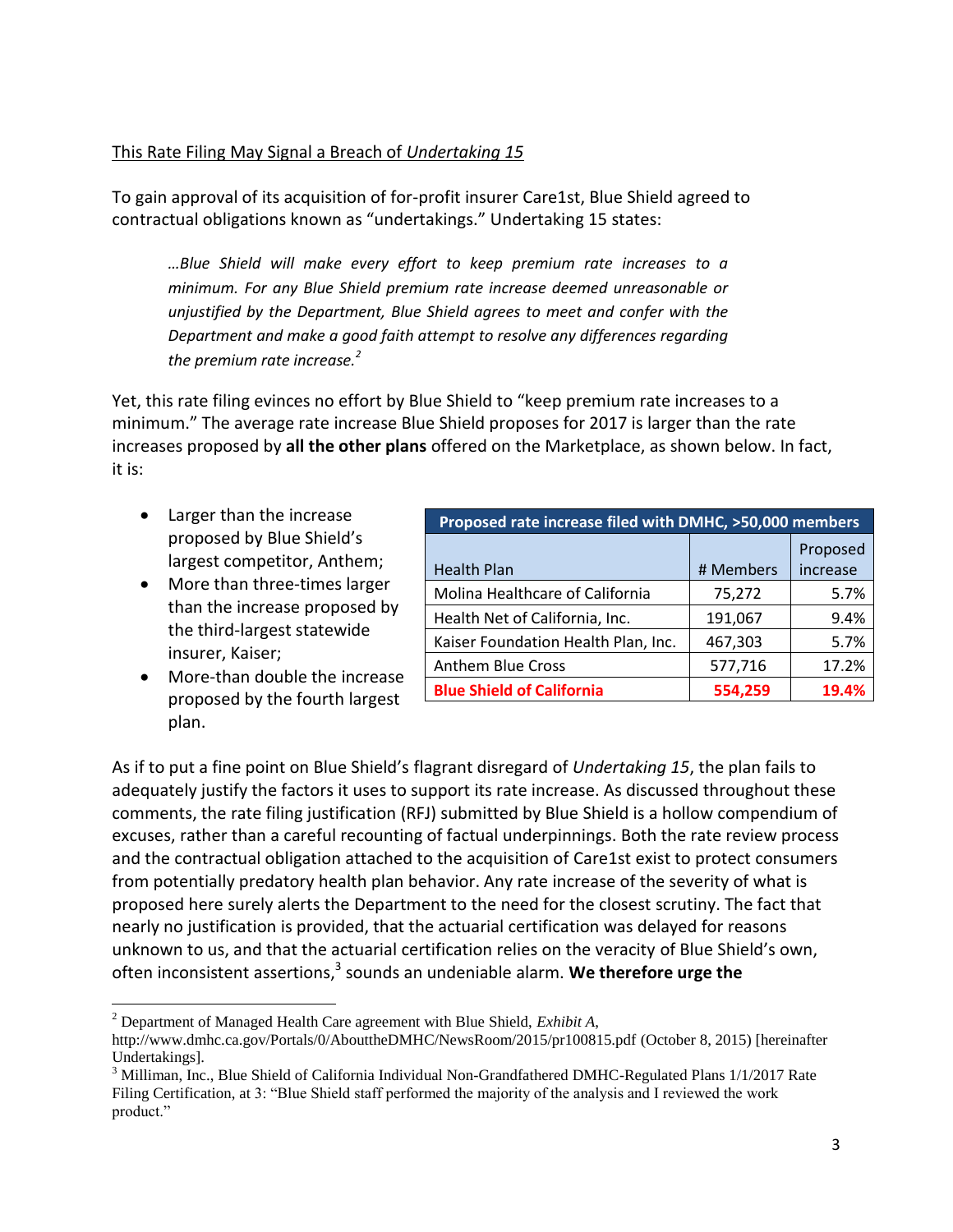**Department to deem this rate filing unreasonable and unjustified, and to compel Blue Shield to come to the table and propose a lower, justified rate increase that will leave its members financially secure, while still ensuring Blue Shield's solvency.** With a 19.4% rate increase on the table, the Department must give the closest attention to protecting Californians this year and in the ensuing years.

# Consumers must not pay for expenses to which Blue Shield is contractually obligated

Several of the undertakings to which Blue Shield agreed in exchange for acquiring Care1st require sizeable expenses. For example, Undertaking 21 requires annual contributions of \$2 million for a period of five years, as well as \$50 million to "strengthen the health care delivery system."<sup>4</sup> Given that these undertakings are intended to protect consumers, it would be a farce if the cost of these programs were paid for with premium dollars. We have no way to tell whether Blue Shield has folded those expenditures into its rate request given the limited information available. **We strongly urge that the Department secure an explanation from Blue Shield on how the cost of meeting its contractual obligations with the Department will be paid for without financing by its policyholders' rates for 2017. We also urge DMHC to ensure that these expenditures are not included in the MLR calculation in a way that would skew the ratio in the plan's favor.**

# **II. The rate increase proposed by Blue Shield—the highest proposed in the California individual market—perpetrates rate instability and propels consumers towards excessive rate increases in the future**

Historically, rate increases proposed by Blue Shield consistently outpace the California marketplace, as shown at right. This, despite the fact that Blue Shield is well-positioned to leverage its status as one of the largest health plans in California in negotiations with

| <b>Plan Year</b> | <b>Blue Shield</b><br><b>Proposed Increase</b> | <b>Statewide Average</b><br>Proposal |
|------------------|------------------------------------------------|--------------------------------------|
| 2014             | 13%                                            | N/A                                  |
| 2015             | 6.0%                                           | 4.2%                                 |
| 2016             | 4.6%                                           | 4.0%                                 |
| 2017             | 19.4%                                          | 12.1%                                |

providers and pharmaceutical companies. For Blue Shield policyholders, it seems the only thing they can count on, like death and taxes, is that their health plan rates will continuously and steeply rise.

 $\overline{\phantom{a}}$ 

<sup>4</sup> Undertakings, *supra*.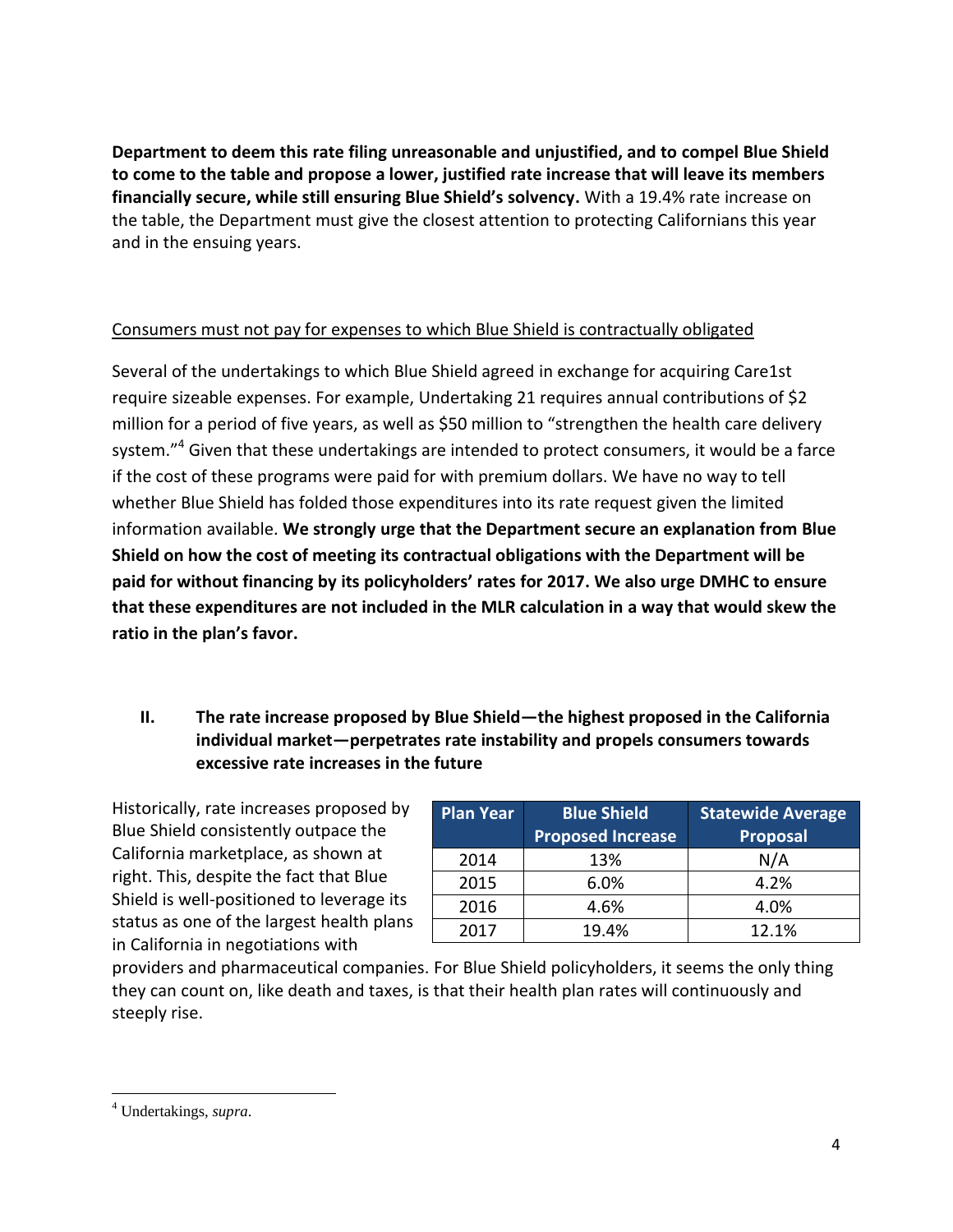Year after year of outsized rate increases compound, and all but normalize, huge rate hikes. Consumers will never be desensitized to the sting of large rate increases, but it does make the outcome seem inevitable. It also sets a foundation for Blue Shield products to be excessively costly for consumers into the future. Proof of that theory is already here: as shown in the table at right, Blue Shield's proposed 2017 health plan products are the highest cost of all products being offered in same category (Silver) in over a quarter of the regions in the state, second only

to Anthem. Blue Shield is a nonprofit organization—despite losing its taxexempt status—that claims to work in service of its community. Yet, its actions speak louder than its words, and annual large rate increases mean that excessive insurance rates are all but guaranteed now and in the future.

| <b>Regions where Blue Shield is the highest cost Silver</b><br>product |                            |  |  |
|------------------------------------------------------------------------|----------------------------|--|--|
| Region                                                                 | <b>Blue Shield Product</b> |  |  |
| Region 1 - Northern counties                                           | <b>Blue Shield HMO</b>     |  |  |
| Region 2 - North Bay Area                                              | <b>Blue Shield HMO</b>     |  |  |
| Region 7 - Santa Clara County                                          | <b>Blue Shield PPO</b>     |  |  |
| Region 13 - Eastern counties                                           | <b>Blue Shield PPO</b>     |  |  |
| Region 14 - Kern County                                                | <b>Blue Shield HMO</b>     |  |  |

# **III. This rate filing is characterized by unjustified assertions, such as those regarding medical trend projections as well as cost containment and quality improvement expenditures**

# This rate filing is characterized by inconsistencies that muddy the waters for rate review and **transparency**

Health insurance companies and plans are required to annually submit rate filing justifications. What must be included in these filings is well-defined under both federal and California law, and the timeline in which the data are due is neither a surprise nor a secret. The plans, including Blue Shield, have ample time to compile, verify, and validate the data they produce for regulatory and public review.<sup>5</sup> It is therefore, at best, careless that Blue Shield would submit a rate filing that manages to be both absent of critical details and also pockmarked with inconsistencies and likely errors.

This filing is replete with inconsistencies. For example, the C*ompany Rate Information* table would have reviewers believe that the proposed rate increases range from 11.1% to 24.9%. Especially if you are a consumer at the upper end of that range, this proposed increase is troubling. It could be worse, though: the *State Specific* section of Blue Shield's coversheet, actually shows a range of 11.1% to 96.7%. Suddenly, 24.9% does not look so bad. Of course, there is no reason to believe one statement is accurate as opposed to the other. And this is only

 $\overline{\phantom{a}}$  $<sup>5</sup>$  Indeed, in the past HHS has adjusted its timeline in order to make the deadlines more palatable for carriers.</sup>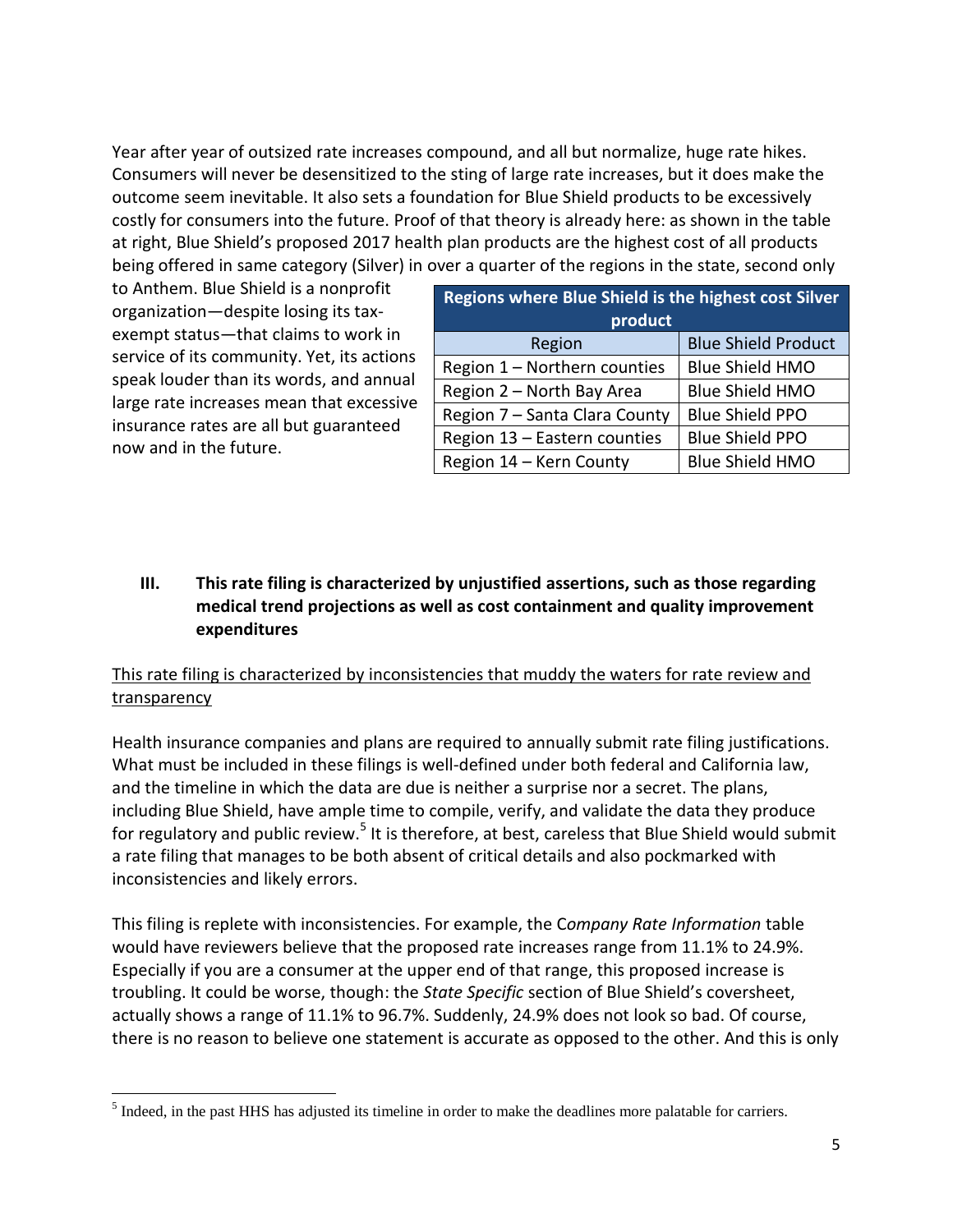on the boilerplate sections of the RFJ. Once we get further into the rate filing, and its attendant Excel worksheets, we find more inconsistencies.

Inconsistencies are also found within documents composed by the actuarial firm contracted by Blue Shield to conduct an independent analysis of the filing. In its independent certification, Milliman references an expense of \$3.13 PMPM in two sections of its rate filing: as part of Blue Shield's administrative expense load referred to as "Medical Management,"<sup>6</sup> and as a Quality Improvement expenditure factored into the Federal MLR calculation.<sup>7</sup> While it is possible that Blue Shield projects the exact same expense for two separate and unconnected expenditures, it is unlikely, especially because Blue Shield only includes the figure once and only as an administrative expense. Milliman claims to have relied on Blue Shield's analysis, and it is unclear why they interpreted "medical management" to be the same as "quality improvement."<sup>8</sup>

In addition to failing to provide substantive information, but including inconsistent and confusing information, Blue Shield also makes use of terms that are not self-explanatory and which lack actual explanation. For example, there is no explanation of the term "medical management," which it appears Blue Shield's own independent actuary may have failed to fully understand. Similarly, acronyms such as "CoHC" leave the reader assuming a certain definition to fill a gap that should not exist. Again, this ambiguous language makes it impossible to fully analyze the filing.

**While these inconsistencies, information gaps, and confusing language do little to shed light on why consumers' rates may skyrocket, together they comprise a theme of careless disregard that signals the need for especially rigorous review.**

#### The rates proposed by Blue Shield are based on unjustified medical trend projections

In its RFJ, Blue Shield projects an annual pricing trend of 7.8%<sup>9</sup> for 2017 but does not explain the basis of its projection. Instead, Blue Shield leaves reviewers to assume the plans' statements are accurate; it's as if they're saying to the regulator and the public, "Trust me."

 $\overline{\phantom{a}}$ 

<sup>6</sup> Milliman, Inc., Blue Shield of California Individual Non-Grandfathered DMHC-Regulated Plans 1/1/2017 Rate Filing Certification, at 7.

<sup>7</sup> *Id*. at 10.

<sup>&</sup>lt;sup>8</sup> It should also be noted that the term "medical management" lacks definition and may itself actually be a reason for Milliman's confusion.

<sup>&</sup>lt;sup>9</sup> The actual trend used by Blue Shield is unclear in the filing because the plan uses varying trend values throughout its filing. The independent actuarial certification submitted by Milliman shows an annual trend value of 8.5%, based upon a cost trend of 4.5% and a utilization trend of  $3.9\%$  (1.085 = 1.045 X 1.039, within rounding). Those are the same values shown in the URRT (Unified Rate Review Template spreadsheet, "Wksh 1 – Market Experience" sheet). The Blue Shield Actuarial Memorandum shows trends for 2016 and 2017 of 9.2% and 7.8%, which averages to 8.5%.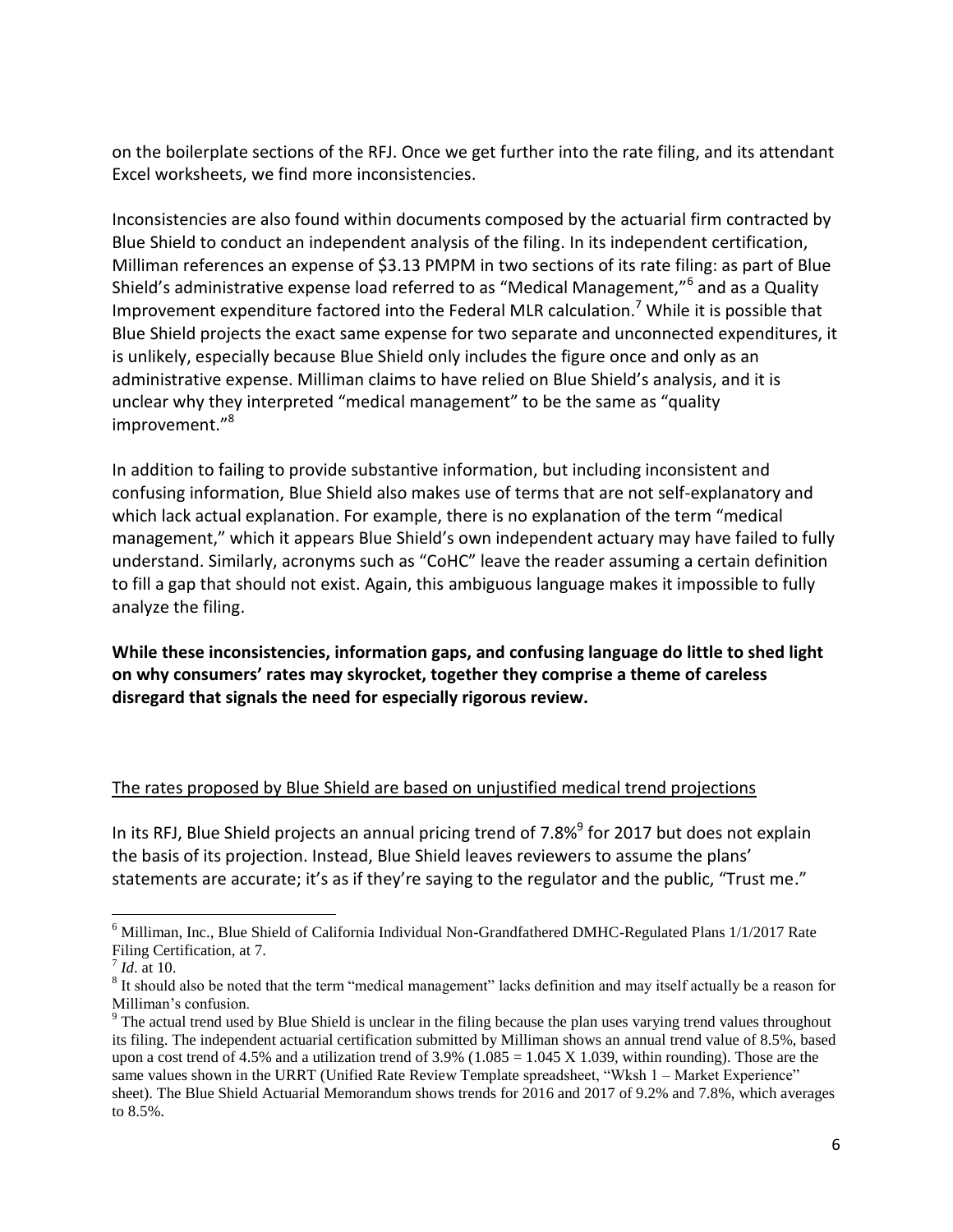But, with a proposed 19.4% rate increase on the table, their assertions must be verified, especially in light of the recent finding by DMHC that "Blue Shield's medical cost projections for the 2014 Plan Year proved to be substantially greater than its actual costs."<sup>10</sup>

The 7.8% trend used by Blue Shield outstrips the much more moderate medical trend projection of 5.6% from the national health expenditure projection for 2017, $^{11}$  as well as the 6.5% projection from PricewaterhouseCoopers LLP. The trend factors adopted by Blue Shield are considerably greater than those of outside analysts, and also contradict those proposed by two other plans in the same market. Health Net adjusted its morbidity projection *downward* based on the expectation that newcomers to the market in 2016 will be 15% healthier than in 2015, and newcomers to the market in 2017 will be still another 15% healthier than 2016.<sup>12</sup> Kaiser uses a dramatically lower average medical (non-pharmacy) cost trend of 1.7%.<sup>13</sup> Blue Shield, in stark contrast to both of these other QHPs, alleges that utilization of hospital services, physician services and prescription drug coverage will increase, but provides no data to support its claim. $^{14}$ 

In addition, Blue Shield's prescription drug cost trend projections are far steeper than those of the other major plans in this market, as shown below. Pharmaceutical expenses are one factor among several that contribute to the medical trend, but it may also be the most rapidly rising and the factor most open to exploitation by a plan, such as Blue Shield, searching for a Trojan horse with which to usher in excessively priced insurance rates.

| <b>Type of Trend</b>                 | <b>Anthem</b> | <b>Blue Shield</b> | <b>Health Net</b> | <b>Kaiser</b> |
|--------------------------------------|---------------|--------------------|-------------------|---------------|
| <b>Overall medical trend</b>         | 9.55%         | 7.80%              | 5.90%             | 2.20%         |
| <b>Prescription Drug Cost</b>        | 8.30%         | 11.50%             | 11.00%            | 6.00%         |
| <b>Prescription Drug Utilization</b> | 8.70%         | 3.90%              | 0%                | N/A           |

For years now, the health plans have cited outsized increases in prescription drug costs. Some of their assertions are justified. Blockbuster drugs are savings lives and breaking the bank. However, the line must be drawn when health plans such as Blue Shield continue to leverage headlines about high cost drugs in order to artificially inflate claims projections.

The rate filing submitted by Blue Shield goes one step beyond making unsupported claims to justify its medical trend projections—Blue Shield fails to justify its trends *at all*. When Blue Shield claims that prescription drug costs will be over 11% more expensive in 2017, it does so without providing any evidence to support its claim. It must be required to provide supporting

 $\overline{\phantom{a}}$ <sup>10</sup> Department of Managed Health Care, *Memorandum of the Director*, dated October 5, 2015.

<sup>&</sup>lt;sup>11</sup> National Health Expenditure Projections 2015-2025, CTR. FOR MEDICARE AND MEDICAID SERVICES (Last updated: July 14, 2016), [https://www.cms.gov/Research-Statistics-Data-and-Systems/Statistics-Trends-and-](https://www.cms.gov/Research-Statistics-Data-and-Systems/Statistics-Trends-and-Reports/NationalHealthExpendData/NationalHealthAccountsProjected.html)[Reports/NationalHealthExpendData/NationalHealthAccountsProjected.html.](https://www.cms.gov/Research-Statistics-Data-and-Systems/Statistics-Trends-and-Reports/NationalHealthExpendData/NationalHealthAccountsProjected.html)

<sup>&</sup>lt;sup>12</sup> Rate filing justification for Health Net of California, SERFF HNLH-130549406, at 5.

<sup>&</sup>lt;sup>13</sup> Rate filing justification for Kaiser Foundation Health Plan, Inc., SERFF KHPI-130516678, at 4.

<sup>&</sup>lt;sup>14</sup> Rate filing justification for California Physicians' Services (dba Blue Shield of California), SERFF BCCA-130655115, at 11.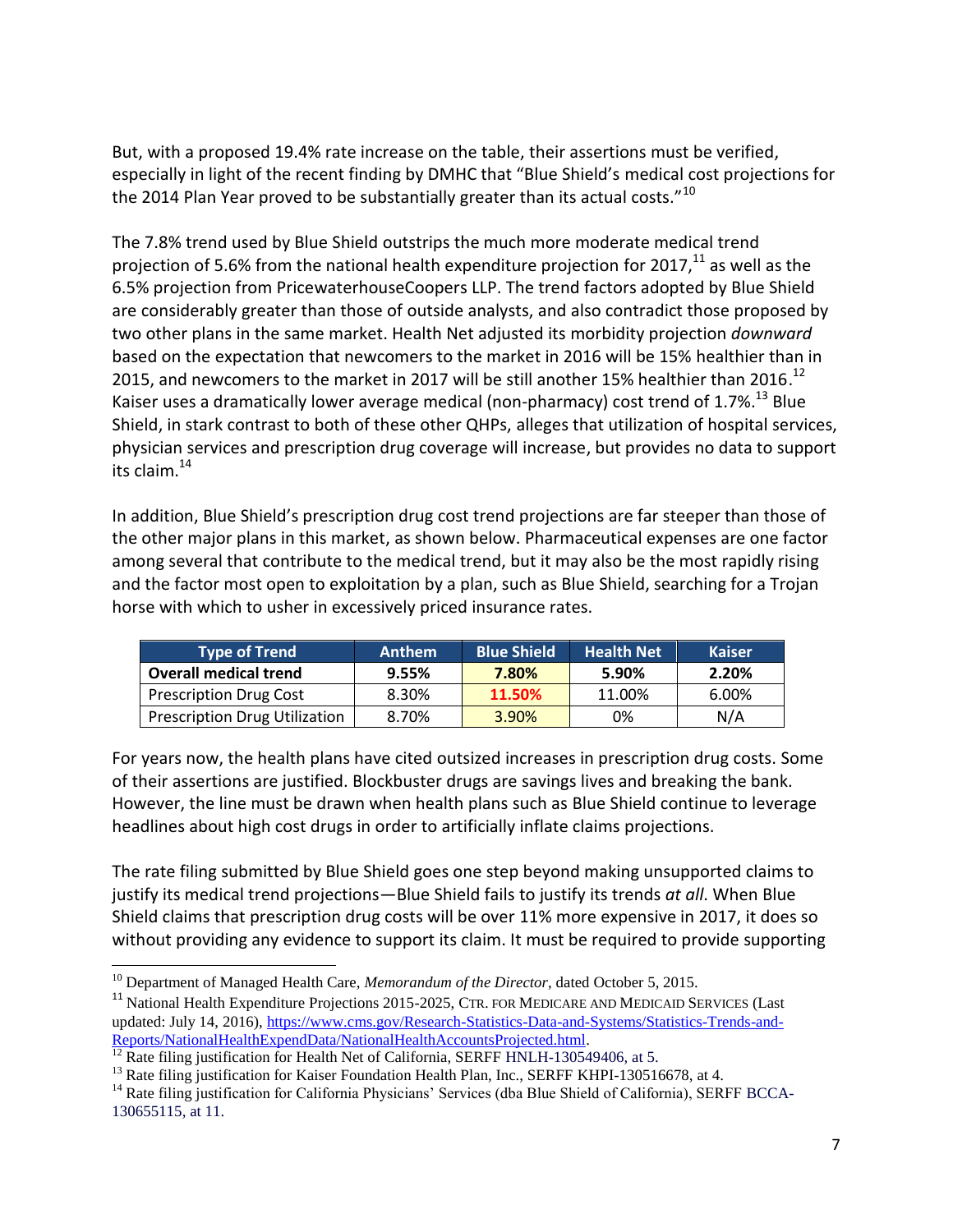evidence that substantiates its claim. Further, the claim that prescription drugs will get exponentially more expensive each year becomes especially questionable in light of recent information to the contrary from other sources. DMHC must closely scrutinize the evidence on the expected trend in prescription drug pricing for the coming year, and not allow health plans to build worst case scenarios five years out into their rate requests.

There is strong evidence, for example, that the cost of some of the specialty drugs that have served as bulwarks for rate increases in the past are slowing, as is their utilization (the latter of which Blue Shield appears to acknowledge). One clear example of a high cost specialty drug that is unlikely to continue to put upward pressure on insurance rates is the medication used for treating Hepatitis C. As recently as June, 2016, a new Hepatitis C drug gained FDA approval. At a list price of \$74,760 for a 12-week course of treatment, Epclusa has a lower sticker price than Sovaldi (\$84,000) and Harvoni (\$94,500) and may be even more successful at treating Hepatitis C in some patients.<sup>15</sup> In addition to these drugs, the market for Hepatitis C treatment is crowded with a few additional options offered by other pharmaceutical manufacturers. As a result, Gilead Sciences, Inc., a major Hepatitis C drug manufacturer, recently cut its product sales forecast for 2016 and reported its quarterly sales for its Hepatitis C drugs failed to meet expectations.<sup>16</sup> The Chief Financial Officer & Executive Vice President of Gilead recently explained to analysts that Hepatitis C drug sales were "down 33% year over year, driven by lower revenues per patient as a result of increased rebates and discounts due primarily to payer mix and lower patient starts for Harvoni as the initial group of warehouse patients was treated in 2015."<sup>17</sup>

Merck Executive Vice President, President Global Human Health was circumspect in his response to investor questions about Merck's ability to sustain high prices, stating that Merck would "continue to think about the right ways to do pricing and contracting."<sup>18</sup> This is not exactly the voice of an organization expecting to be able to extract the highest prices from the plans. Even a senior actuarial director at Cigna, another major national health plan, stated that the Hepatitis C cost trend is declining.<sup>19</sup> Conveniently left out of Blue Shield's medical trend projections is any acknowledgement that the price of Hepatitis C treatment, and perhaps of other high cost drugs, is likely to go down in 2017.

Let us not forget that the sticker price of these specialty drugs is just that: a sticker price. And as is well known and settled about drug pricing, health plans do not pay sticker price. What they do pay is generally aggressively negotiated down by pharmacy benefit managers ("PBM"), such

 $\overline{\phantom{a}}$ <sup>15</sup> Caroline Chen, *Gilead's New Hepatitis C Drug Approved by FDA, Priced at \$74,760*, BLOOMBERG (June 28, 2016), [http://www.bloomberg.com/news/articles/2016-06-28/gilead-wins-fda-approval-of-hepatitis-c-drug-for-all](http://www.bloomberg.com/news/articles/2016-06-28/gilead-wins-fda-approval-of-hepatitis-c-drug-for-all-genotypes)[genotypes.](http://www.bloomberg.com/news/articles/2016-06-28/gilead-wins-fda-approval-of-hepatitis-c-drug-for-all-genotypes) 

<sup>&</sup>lt;sup>16</sup> Caroline Chen, *Gilead Shares Slide as Product Sales Forecast Revised Lower*, BLOOMBERG (July 25, 2016), [http://www.bloomberg.com/news/articles/2016-07-25/gilead-lowers-2016-net-product-sales-forecast-shares-slide.](http://www.bloomberg.com/news/articles/2016-07-25/gilead-lowers-2016-net-product-sales-forecast-shares-slide)

 $\frac{17}{17}$  John F. Milligan, Transcript of Gilead Sciences (GILD) On Q2 2016 Results – Earnings Call (July 25, 2016). <sup>18</sup> Transcript of Q2 2016 Merck & Co Inc. Earnings Call (July 29 2016),

[http://s21.q4cdn.com/755037021/files/doc\\_financials/quarterly/2016/Q2/MRK-Transcript-2016-07-29T12\\_00.pdf.](http://s21.q4cdn.com/755037021/files/doc_financials/quarterly/2016/Q2/MRK-Transcript-2016-07-29T12_00.pdf) <sup>19</sup> PRICEWATERHOUSECOOPERS LLP, *Medical Cost Trend: Behind the Numbers 2017*, at 12 (June 2016).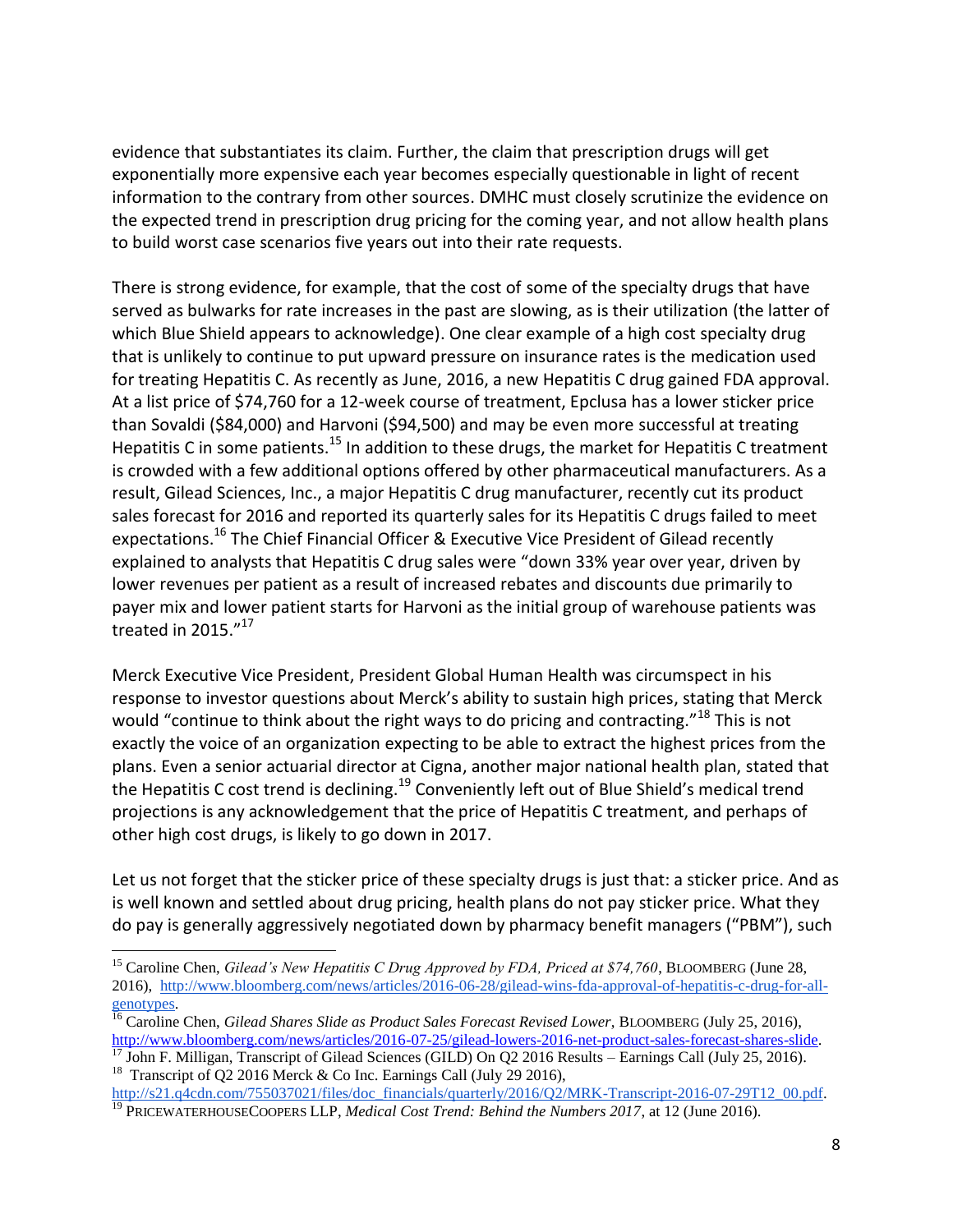as Express Scripts<sup>20</sup>; the final agreed-upon price is, infuriatingly, frequently shrouded from the public and regulators. That said, more competition in specialty drugs is likely to increase the ability of PBMs to get larger discounts.<sup>21</sup> And, as the Chief Actuary for Kaiser Foundation Health Plan has stated, better management and pricing should mediate the specialty drug trend in 2017.<sup>22</sup> Indeed, Kaiser is making good on its Chief Actuary's statement with a prescription drug trend of only 6.0%,<sup>23</sup> while **Blue Shield uses a 15.2%<sup>24</sup> c**ombined prescription drug trend. Even Anthem—Blue Shield's primary competitor, non-integrated plan in California and a plan on which Consumers Union has also commented—adjusted its experience claims data with a \$5.92 *decrease* "to reflect anticipated Rx rebates." <sup>25</sup> Blue Shield, on the other hand, fails to acknowledge the existence of rebates or discounts *at all*.

*We therefore urge DMHC to demand that Blue Shield substantiate and justify the factors it uses to support its proposed rate increase. The lack of any level of granularity must not be permitted, especially in light of its exorbitant rate request and its contractual commitment to DMHC to minimize rate increases.*

### *Unsubstantiated Utilization Trend Based on Changes in Duration*

In its RFJ, Blue Shield justifies a 1.7% increase to its utilization trend with the assertion that "members who joined during [the] special enrollment period were observed to utilize services at a much higher rate than those who joined during open enrollment period." $^{26}$  This 1.7% number seems very exact, but it is unknown to us what is based upon. If finalized, this fraction of the increase proposal alone will cost enrollees about \$25 million.<sup>27</sup>

This past year, Blue Shield vocally protested to Covered California that consumers that enrolled during special enrollment periods (SEPs) were not just disproportionally higher cost than those enrolling during open enrollment, but also that they were unpredictably costly. The allegation by plans that SEP enrollees are more costly than those who enroll during open enrollment is neither new nor controversial. The challenge is in the claim that these SEP enrollees should be treated as a separate member group and will shift the medical trend of the overall group from prior years' projections. Instead, Consumers Union firmly believes that Blue Shield should have

 $\overline{\phantom{a}}$ 

<sup>20</sup> Caroline Humer, *Express Scripts' Miller Says Hepatitis C Price War to Save Millions*, January 22, 2015. Available at [http://www.reuters.com/article/us-express-scr-hepatitisc-idUSKBN0KV26X20150122.](http://www.reuters.com/article/us-express-scr-hepatitisc-idUSKBN0KV26X20150122)

<sup>21</sup> *Id.* at 10.

<sup>22</sup> *Id.* at 12.

<sup>&</sup>lt;sup>23</sup> Rate filing justification of Kaiser Foundation Health Plan, Inc. SERFF Tr Num KHPI-130516678.

<sup>24</sup> CALIFORNIA PHYSICIANS' SERVICE D/B/A BLUE SHIELD OF CALIFORNIA, *California Rate Filing Form*.

<sup>&</sup>lt;sup>25</sup> Actuarial Memorandum from Michael Polakowski (FSA, MAAA) to Anthem Blue Cross (licensed by DMHC), at

<sup>5 (</sup>July 14, 2016) [hereinafter Blue Cross Actuarial Memorandum].

*<sup>26</sup> Blue Shield Filing*, *supra* note 12, at 3.

<sup>&</sup>lt;sup>27</sup> Calculated based on 1.7% of the projected overall dollar increase of \$281 million divided by 19.4% (the overall percent increase).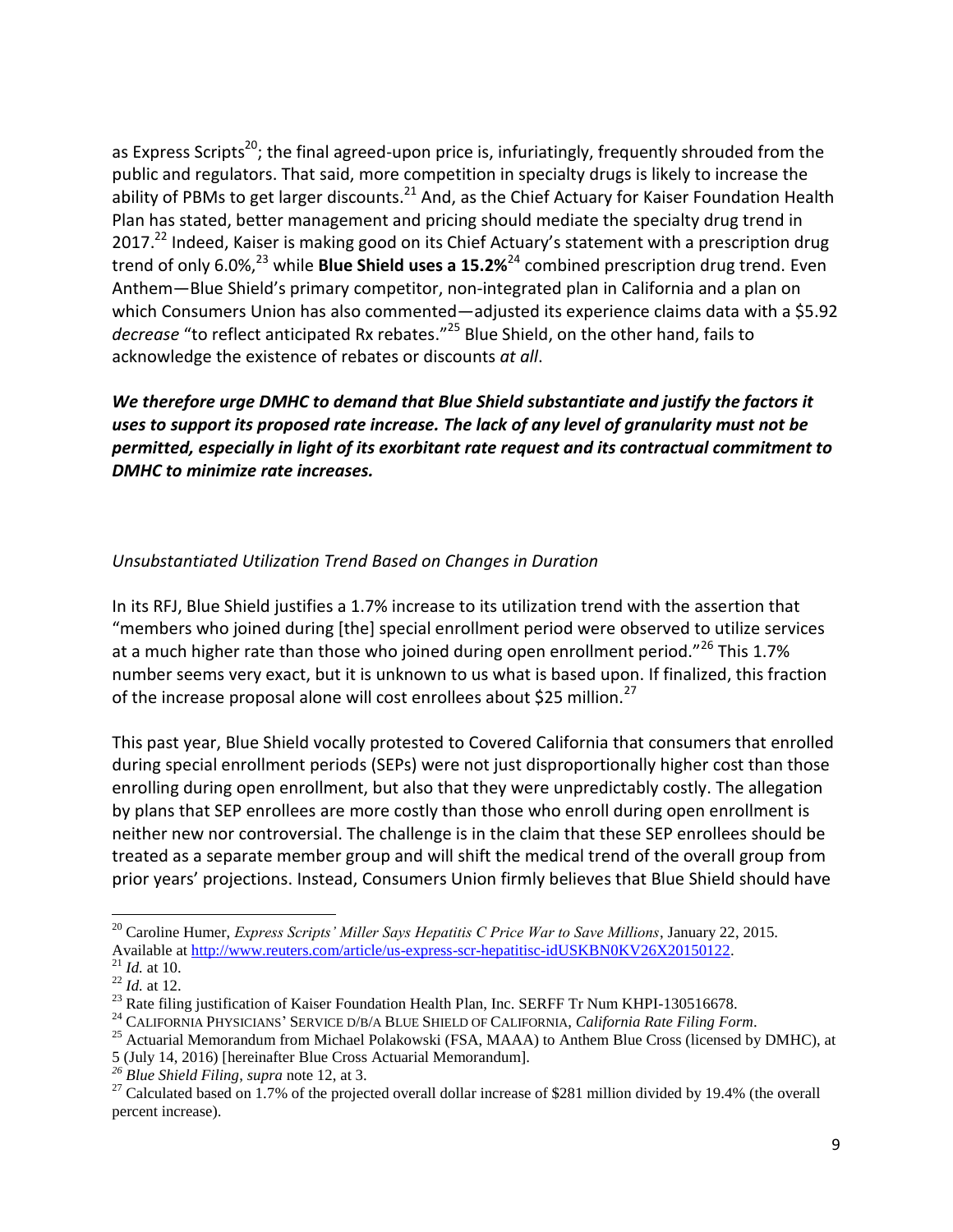anticipated the number of SEP enrollees and their costs and that it makes no sense to add an additional surcharge—here, in the form of a utilization trend bump—when the risks of these members should be well-known to the plans, especially plans such as Blue Shield with its access to robust member data.

This past year, Blue Shield and other plans argued to Covered California that members who enroll during SEPs are such a substantial share of business that the plans need Covered California to provide protection from "suspicious" SEP enrollments. The plans submitted to Covered California a national study from Oliver Wyman<sup>28</sup> to support their assertions. However, the plans refused to produce data—at least for the work group convened by Covered California—to allow the study to be independently validated. With no way to independently validate the study's conclusions, and no way to know how the data was collected, the accuracy and relevance of the entire study is questionable. There is also no way to know any detail about the underlying data, including how they were selected, how extensive the claimed surprise costliness of SEP claims was, and whether it specifically applied to Blue Shield's experience. Furthermore, because the study was national—including markets in other states that permitted grandfathered plans to continue and thus had weakened risk profiles in their Exchanges—the author's conclusions are based on wholly different risk profiles than that of the California market, making the results of the study murky and irrelevant even if it could be validated. Blue Shield did not supply sufficient proof that SEP enrollment is a real problem and that those SEP enrollees shift costs in any measurable way. Yet, Blue Shield is making similar claims in this rate filing, without supporting evidence, to DMHC. Blue Shield must be called to account for these blanket assertions by providing comprehensive supporting evidence.

While consumer advocates, Blue Shield, and Covered California may disagree about whether SEP enrollment is a problem, they do agree that a more rigorous certification process will lead to lower SEP enrollment. At a Covered California Board Meeting in February, 2016, the Chief Actuary for Covered California stated that "the California big four health plans [of which Blue Shield is one] believe that having documentation requirements would reduce SEP enrollment."<sup>29</sup> Covered California, in fact, modified its SEP enrollment procedure in 2016, including adding a random sampling process with a new documentation requirement. In addition, in response to experts' assertion that SEPs are actually underutilized,<sup>30</sup> Covered California will increase marketing for SEP enrollment by Californians who experience legitimate SEP triggers. The combination of these two approaches by Covered California is likely to strengthen the enrollee pool by enlarging and diversifying the entire risk pool, a fact Blue Shield disregards when it asserts in its filing that this "influx of new members through special enrollment" in 2017 will increase the utilization trend. The plans succeeded in requiring greater validation of enrollment for purportedly higher cost enrollees, and Covered California is taking

 $\overline{a}$ 

<sup>28</sup> OLIVER WYMAN, *Special Enrollment Periods and the Non-Group, ACA-Compliant Market*, (February 24, 2016).  $^{29}$  Statement of John Bertko, Minutes of Board Meeting Feb. 18, 2016, p. 14 accessed Aug. 30, 2016,

[http://board.coveredca.com/meetings/2016/4-07/HBEX%20Board%20Meeting%20February%202016.pdf.](http://board.coveredca.com/meetings/2016/4-07/HBEX%20Board%20Meeting%20February%202016.pdf) <sup>30</sup> Laurel Lucia, *How Do We Make Special Enrollment Periods Work?*, Health Affairs Health Policy Lab, (February 16, 2016). Available at [http://healthaffairs.org/blog/2016/02/16/how-do-we-make-special-enrollment-periods-work/.](http://healthaffairs.org/blog/2016/02/16/how-do-we-make-special-enrollment-periods-work/)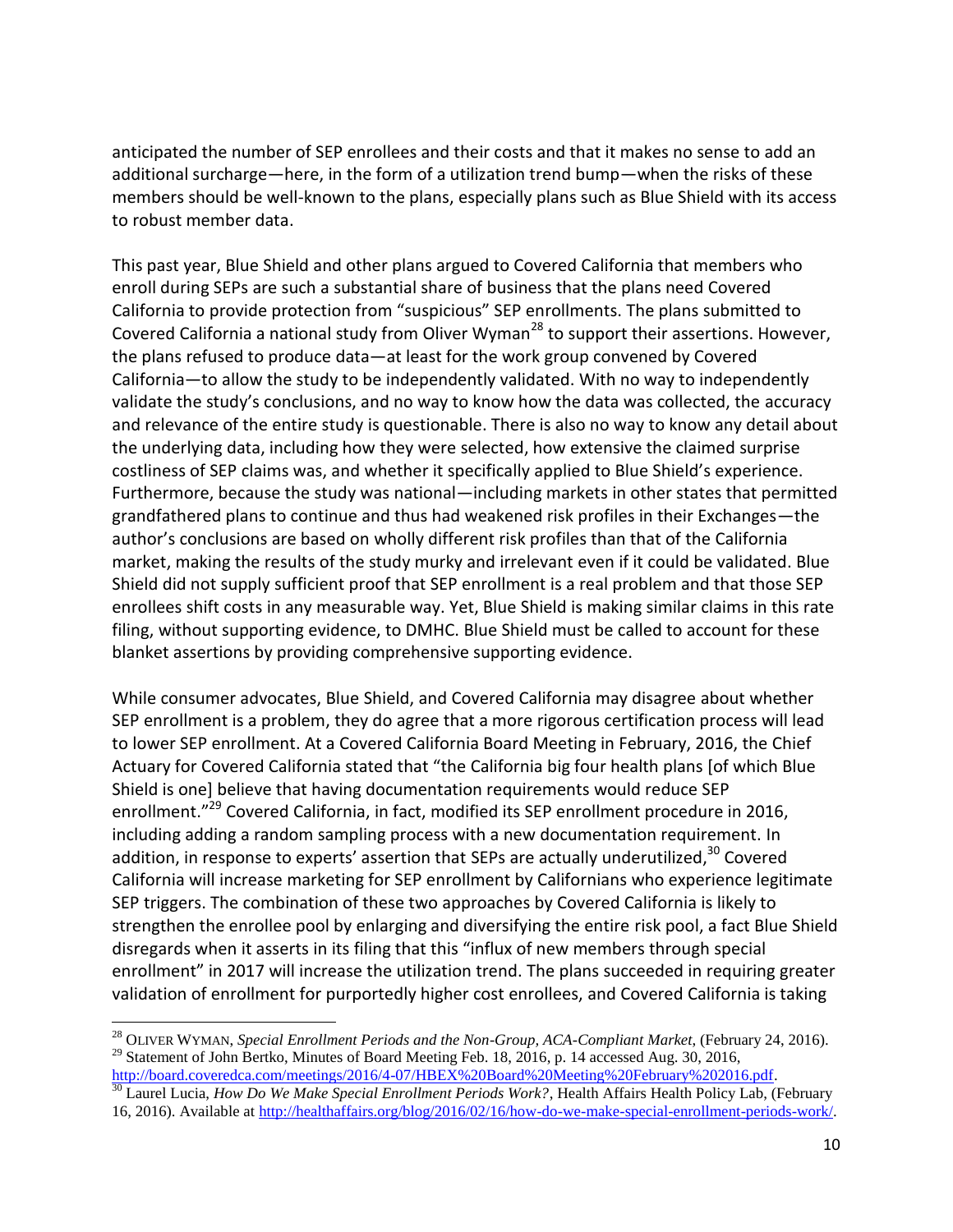steps to strengthen the enrollee pool, so why isn't this reflected in the rate filing? Blue Shield cannot have it both ways. Instead of applying an upward trend factor, it may be more appropriate to apply a reduction to this factor.

Blue Shield must not continue to capitalize at consumers' expense on its unsubstantiated allegations about special enrollment period enrollees. **We therefore urge DMHC to press Blue Shield to justify its assertions with specific, comprehensive and unfiltered data.**

## *Insufficient cost containment and quality improvement programming information*

In addition to the questions raised in other sections of these comments, Consumers Union urges DMHC to demand more transparency from Blue Shield regarding its cost containment initiatives and quality improvement programming. Healthcare and prescription drugs in our country cost more than they should. It is estimated that about a third of health care spending is wasted on things that do not make us healthier.<sup>31</sup> Far too often, insurers simply pass those costs along to policyholders in the form of higher premiums.

California's rate review law, nearly unique among the states, requires health plans and insurers such as Blue Shield to specify and estimate their quality improvement and cost containment efforts. Health and Safety Code §1385.03(c)(3) requires plans to detail "significant new health care cost containment and quality improvement efforts and provide an estimate of potential savings together with an estimated cost or savings for the projection period." The purpose of this provision is to improve Californians' health as well as to bend the cost curve in order to make coverage affordable. Health plans in general—and Blue Shield in particular as one of the largest carriers in California—have the ability and the responsibility to serve as resources and partners with their members in seeking and obtaining the highest quality, most appropriate healthcare when needed. And yet, over the past two years, Consumers Union has noted universal shortcomings in the information supplied by the plans, including Blue Shield, in their rate filings.

In April, 2016, Consumers Union along with CALPIRG, the California Pan-Ethnic Health Network, and Health Access wrote to urge the Department of Managed Health Care to increase its vigilance over plans' adherence to Health and Safety Code §1385.03(c)(3), the requirement that plans submit information on cost containment initiatives and quality improvement programming as part of their rate filing justifications (RFJs). With a virtual answer key available to it on what cost containment and quality improvement measures it will pursue—those

 $\overline{\phantom{a}}$ 

<sup>31</sup> Institute of Medicine, *Best Care at Lower Cost: The Path to Continuously Learning Health Care in America* (2012), available at http://iom.edu/Reports/2012/Best-Care-at-Lower-Cost-The-Path-to-Continuously-Learning-Health-Care-in-America.aspx, "Current waste diverts resources; the committee estimates \$750 billion in unnecessary health spending in 2009 alone." Compared to the 2009 Health Care Expenditures of \$2.5 trillion, this is 30%.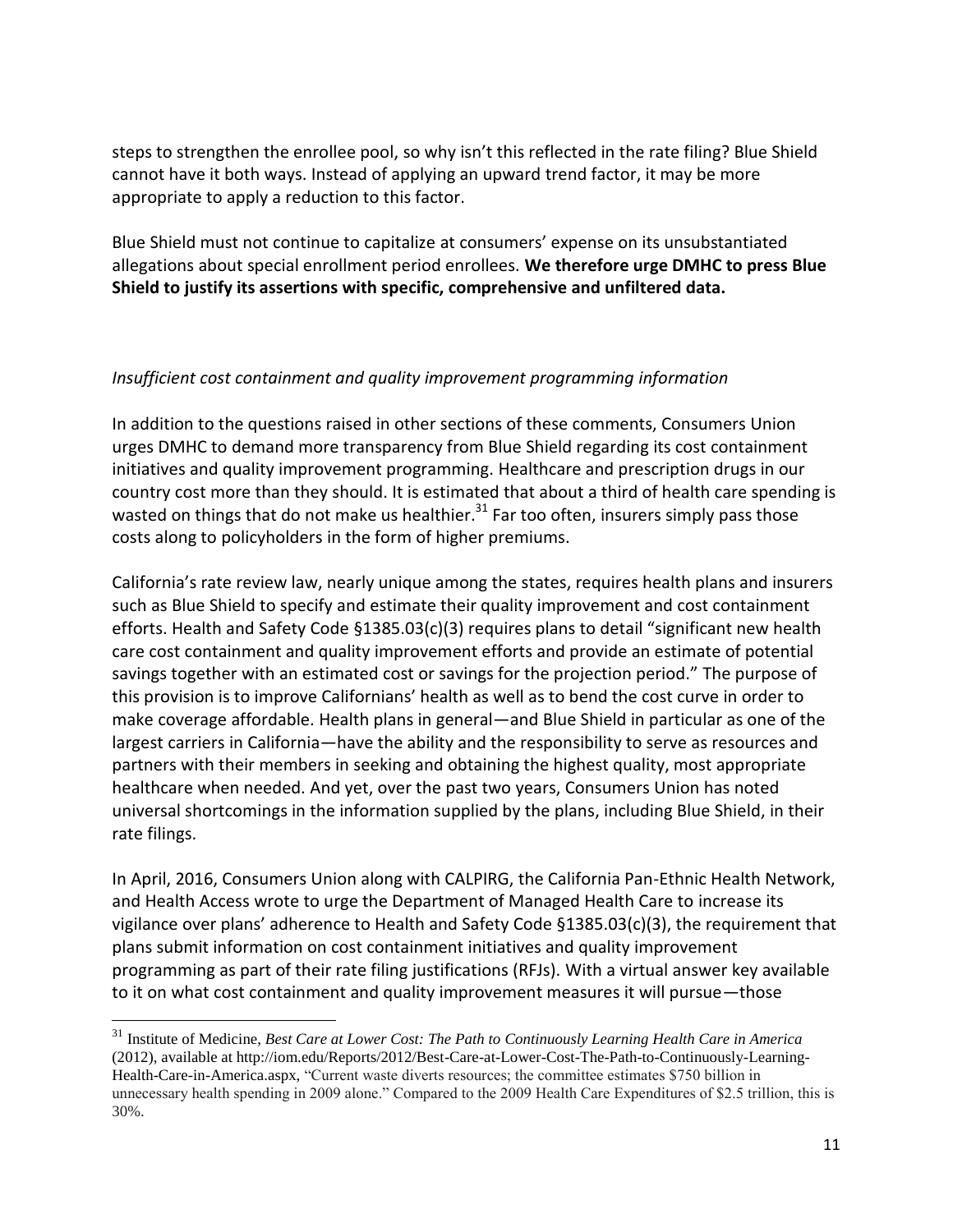required by its QHP contract with Covered California—the most we see from Blue Shield is a statement that a "key component" of its trend factor is "CoHC strategies and initiatives that are expected to produce incremental cost savings" followed by a complete absence of details, including what "CoHC" stands for. $32$  The cost and quality of healthcare are major consumer concerns, yet Blue Shield submits no information on how it is addressing these issues.

This year, of all years, the expectation that the plans satisfy §1385.03(c)(3) to the fullest should pose a trivial burden, if any, given the wide breadth of quality reporting required by Covered California in its QHP certification process. *It is therefore especially troublesome that Blue Shield is shortchanging DMHC in its filing; it must not be permitted to get away with it.* As DMHC knows, transparency is a foundational element of the rate review process. **For Blue Shield to fail to provide this information to DMHC—information that is clearly required and already available in writing—screams for enforcement by DMHC.** 

# **IV. Blue Shield seeks to increase its administrative expenses in a year where they also propose vastly steeper rate increases than in recent years**

Blue Shield asserts that its administrative expenses will increase to \$38.71 PMPM. This equates to 10.6% of each premium dollar. In just two short years, Blue Shield's administrative expense projections

| <b>Blue Shield PMPM administrative expense load</b> |  |       |  |       |        |
|-----------------------------------------------------|--|-------|--|-------|--------|
| Category                                            |  | 2015  |  | 2016  | 2017   |
| Total                                               |  | 29.31 |  | 37.21 | 38.71  |
| Admin % of<br>Premium                               |  | 7.80% |  | 9.28% | 10.60% |

have grown from 7.8% of premiums to 10.6%. As is their habit, Blue Shield fails to justify why it anticipates larger administrative expenses in the coming plan year. Viewing these numbers as percentages of premiums, rather than flat dollar amounts reveals that expenses are not just growing over time, but also taking up a larger proportion of premium dollars. When percentages are used, like slices in a pie, enlarging one slice means at least one of the other slices becomes smaller. With the medical loss ratio (MLR), the other two slices are contributions to surplus and costs associated with members' care.

In its rate filing, Blue Shield anticipates contributing 1.23% to surplus, stating "Please note that this represents a decrease of 0.9% from our 2016 target." Of course, Blue Shield's 2016 surplus target of 2.09%<sup>33</sup> was in clear violation of its 2% Pledge, as we discussed at length in our 2016 comments<sup>34</sup> and as the Department noted in its Memorandum and Order, issued October,

l <sup>32</sup> Blue Shield Actuarial Memorandum, at 4. One may guess that "CoHC" stands for *Cost of Health Care*, but in a justification for a substantial rate increase like this, glaring gaps should not be resolved with assumptions. <sup>33</sup> *Id.* at.7.

<sup>&</sup>lt;sup>34</sup> Consumers Union's comments on California Physicians' Service (dba Blue Shield of California) Rate Filing, (August 25, 2015), [http://consumersunion.org/wp-content/uploads/2015/09/Consumers-Union-comments-on-](http://consumersunion.org/wp-content/uploads/2015/09/Consumers-Union-comments-on-California-Physicians-Service-Rate-Filing-2016-Plan-Year.pdf)[California-Physicians-Service-Rate-Filing-2016-Plan-Year.pdf.](http://consumersunion.org/wp-content/uploads/2015/09/Consumers-Union-comments-on-California-Physicians-Service-Rate-Filing-2016-Plan-Year.pdf)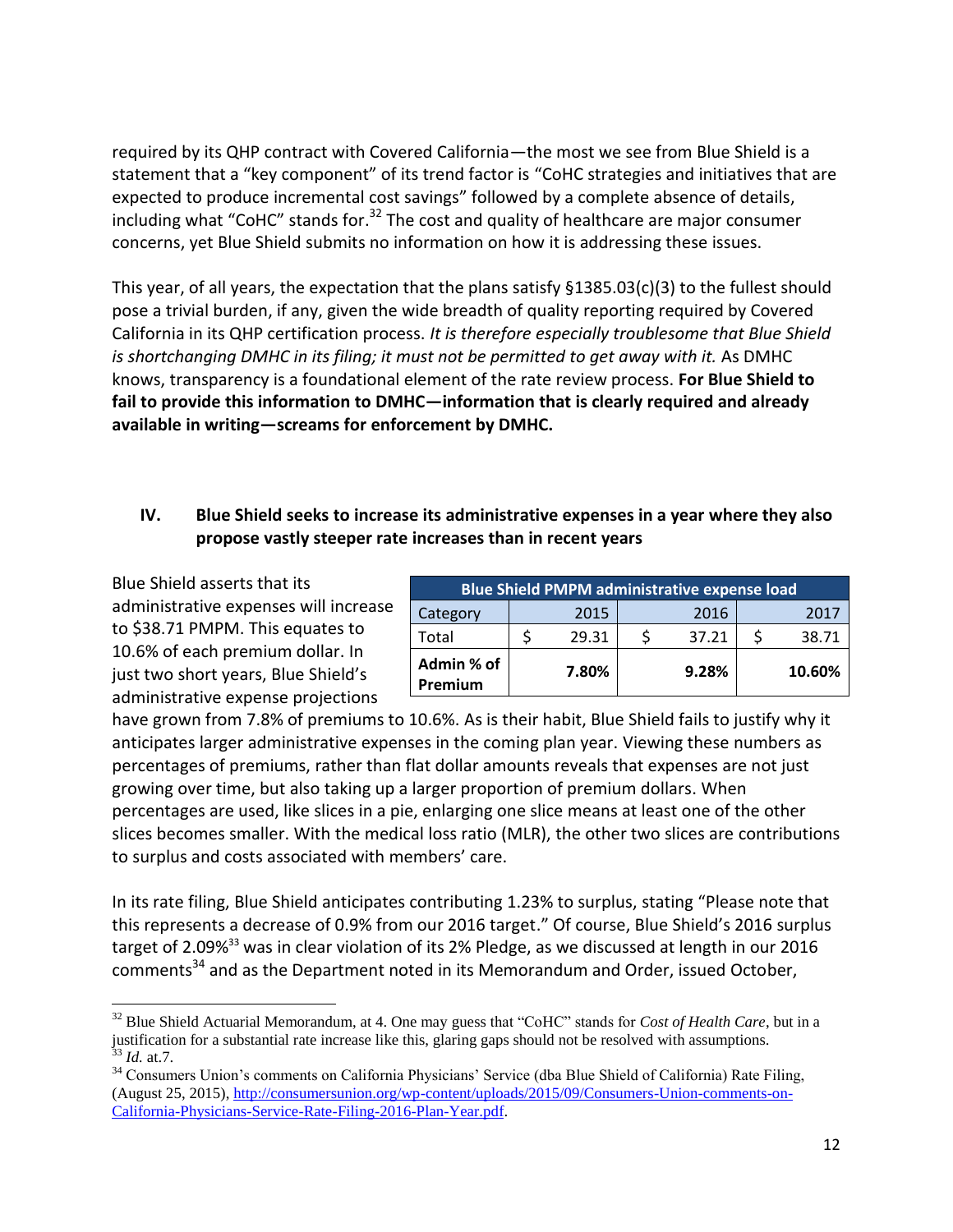2015.<sup>35</sup> Blue Shield's proposal to decrease its contribution to surplus in 2017 is not by choice  $$ it was by Order of the Department.<sup>36</sup>

Blue Shield may intend to decrease the percentage contributed to surplus by increasing the percent paid to administrative services; if that is the case, we do not know if it is an even trade. Additionally, Blue Shield fails to justify why its administrative expense will rise at a pace outstripping CPI growth, and there is no information to suggest a need for administrative expenses to become a larger fraction of spending. By reducing its contribution to surplus and noting the slightly decreased percentage, Blue Shield may be using this rate filing to reframe its narrative in a more positive light. With a tangible net equity nearly seven-times<sup>37</sup> that which is required by the state, and much larger than that which is required by the Blue Cross and Blue Shield Association,<sup>38</sup> Blue Shield does not need to contribute even "just" 1.23% to surplus. Instead it could have elected to follow the lead of another California nonprofit, Kaiser Health Plan, which in 2015 priced its products with an expectation that the plan would draw from surplus. The results for Kaiser were far from catastrophic. Rather, the plan remains strong and will also offer the *lowest* cost Silver product in 6 regions in 2017, the benchmark Silver product in 6 regions, and—based on current rate proposals—will not offer the most expensive Silver in *any* region.

If the increase in the percentage of the premium dollars spent on administrative expenses is *not* drawn from the funds Blue Shield contributes to its surplus, then it logically follows that the reduction will come from the amount Blue Shield anticipates spending on consumers' healthcare. While that is permissible—so long as the plan meets the MLR minimum—given the very large increase requested this year, it is counter to its stated mission "to ensure all Californians have access to high-quality health care at an affordable price." Blue Shield should not simply aim for the minimum loss ratio floor. This is especially true in a year in which Blue Shield is the subject of a class action lawsuit for alleged miscalculations of its medical loss ratio resulting in \$34 million in unpaid rebates to consumers.<sup>39</sup>

When MLR is calculated, contributions to surplus and administrative costs are counted together. Nothing prohibits Blue Shield from drawing some of its increased administrative expenses from surplus. **We urge the Department to ensure that Blue Shield does not increase its already robust surplus dollar amount in 2017 by overcharging consumers and obscuring its allocations.** It may be that the increase in administrative expenses projected here will be drawn

 $\overline{\phantom{a}}$ 

<sup>35</sup> Department of Managed Health Care, *Memorandum of the Director*, dated October 5, 2015. "[T]he Plan's target level of profit for the products will implicate the Plan's pledge not to keep any profits in excess of 2%."

<sup>36</sup> Department of Managed Health Care, *Order* issued to California Physicians' Service dba Blue Shield of California dated October 5, 2015.

<sup>&</sup>lt;sup>37</sup> Calculation based on: CALIFORNIA PHYSICIANS' SERVICE D/B/A BLUE SHIELD OF CALIFORNIA, Quarterly Financial Reporting Form for Quarter Ending March 31, 2016, worksheet TNE (1).

 $38$  The BCBS Association sets a minimum of 375% of RBC-ACL for its members to avoid triggering more active monitoring by the association.

<sup>&</sup>lt;sup>39</sup> Rebecca Morris and Becky Ebenkamp v. Blue Shield of California, No. BC 625804 (Cal. Super. Ct. filed July 1, 2016).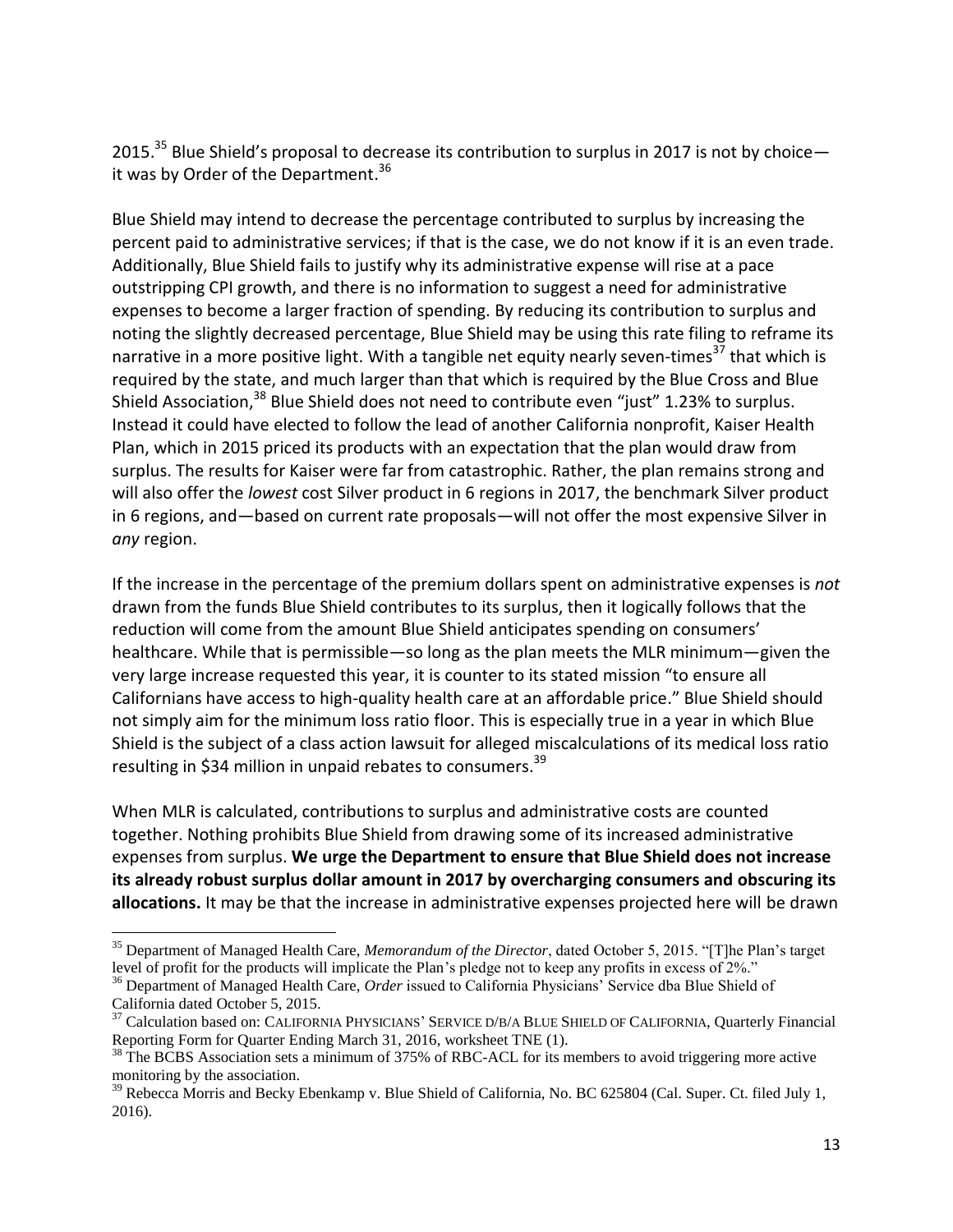solely from the plan's contribution to its surplus. But it may also be that this is a shell game being played at California consumers' expense. We urge the Department to find out.

# **V. Key factors DMHC should highlight in the rate filing to give consumers a better understanding of the rate filing or the eventual DMHC decision.**

In 2015, Consumers Union reached out to DMHC to ask the Department to post a plain language summary of the rate decision for each carrier, along with the Department's rationale. We credit the Department for doing so in 2015, and urge it to continue. The key factors we believe DMHC should highlight remain the same this year:

- Basic features of the rate filing (requested average rate change, approved average rate change, 2016 estimated monthly premium for silver plan 40-year old in a specific region);
- The rating factors used by the carrier that were reviewed and verified by DMHC;
- How the finalized rate will impact the carrier's profit or surplus accumulation in 2016;
- Cost containment and quality improvement efforts and estimated savings;
- **Itemization of reduction(s) or modifications from the original filing, if any;**
- The resulting range of rates; and
- DMHC's final rate filing decision.

An easily understandable, particularized summary would aid public understanding of the dollars families are required to spend from their core budgets for health insurance. Coupling rigorous rate review with accessible information on the process and its outcomes will provide a strong framework for protecting consumers' rights, building public confidence in California's rate review system, and enabling consumers to make the right health coverage choices for their families. This transparency is especially critical in the case of very large increases requested such as those sought by Blue Shield.

For the 2017 plan year, we further encourage the Department to make this overview more prominent on its site rather than folding it into the rest of the rate filing, and to strive to provide as much layperson-friendly detail as possible in order to give the media and consumers a full and complete picture of how health plan rates were evaluated and determined. Furthermore, information that is helpful to the public, and which explains the Department's work, should be readily seen and easily located.

Additionally, we encourage DMHC to highlight its efforts to protect consumers during a wave of health plan mergers this past year. In particular, consumers should be aware that DMHC achieved 25 contractual obligations from Blue Shield, including: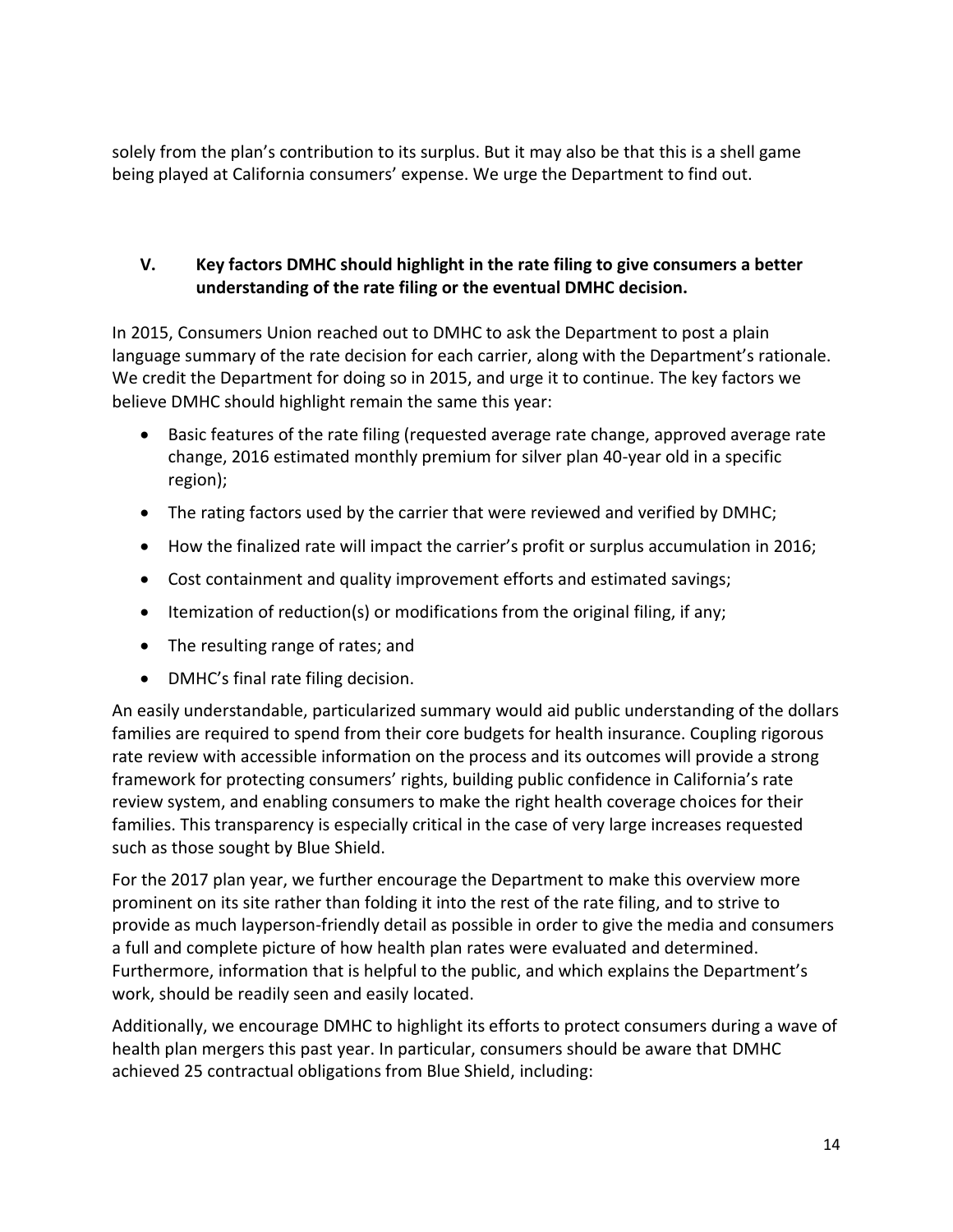- Undertakings 7 and 8, which require the plan to improve its quality rating scores as rated by the Office of the Patient Advocate Quality Report Card and the Med-Cal managed Care Health Care Options Consumer Guide.
- Undertaking 9, which requires the plan to engage in programs designed to promote health literacy education.
- Undertaking 15, which requires the plan to "make every effort to keep premium rate increases to a minimum" and to actively and in good faith participate in the rate review process in California.
- Undertaking 21, which requires the plan to make contributions totaling \$50 million to strengthen the health care delivery system, at least \$14 million per year to the Blue Shield Foundation, and an additional \$2 million annually for five years towards consumer programs.

In addition to informing the public about these undertakings, the Department should post publicly and regularly update information on whether and how these undertakings are being met and at what cost. At this time of instability in the insurance marketplace, consumers need a clear message about the specific ways in which DMHC is safeguarding the public interest.

# **Conclusion**

We strongly encourage DMHC to demand additional information from Blue Shield to fully justify its exorbitant proposed rate increase, especially in light of its nonprofit status as well as its unique obligation, associated with Undertaking 15, to "make every effort to keep premium rate increases to a minimum … [and] meet and confer with the Department and make a good faith attempt to resolve any differences regarding the premium rate increase."<sup>40</sup> Given the financial burden of escalating costs on California families and in light of Blue Shield's strong financial footing, If Blue Shield is unwilling or unable to come to the table or provide sufficient information, DMHC must find the requested rates unreasonable and not justified. Additionally, we urge the Department to publicly notify consumers of this finding, and to work with Covered California to alert the public so they can make educated purchasing decisions.

Sincerely,

Dena B. Chendelsohn

Dena B. Mendelsohn Staff Attorney Consumers Union

 $\overline{\phantom{a}}$ <sup>40</sup> Undertakings, *supra*.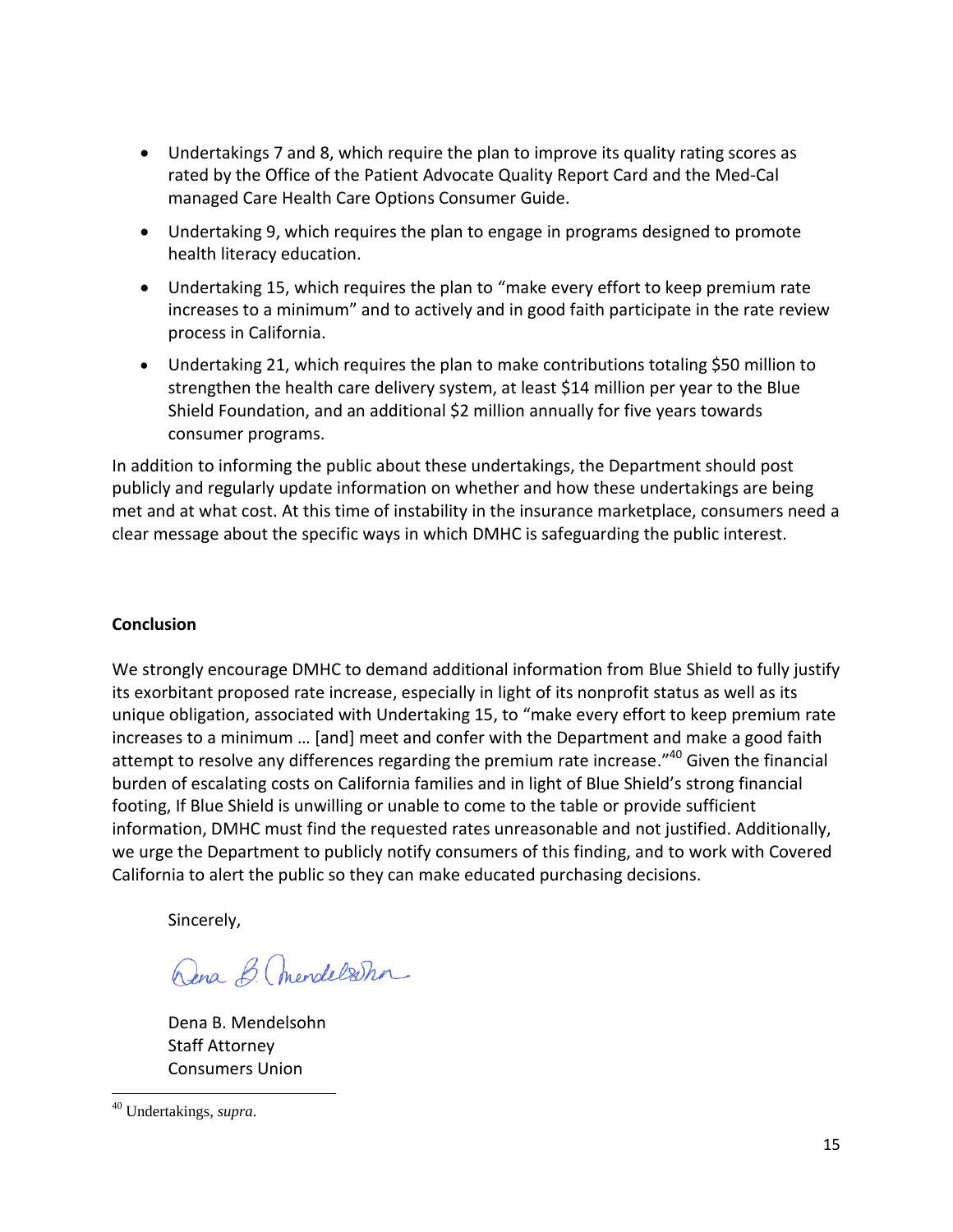#### *AIS RISK CONSULTANTS, INC.*  $\mathcal{L}_\mathcal{L} = \mathcal{L}_\mathcal{L} = \mathcal{L}_\mathcal{L} = \mathcal{L}_\mathcal{L} = \mathcal{L}_\mathcal{L} = \mathcal{L}_\mathcal{L} = \mathcal{L}_\mathcal{L} = \mathcal{L}_\mathcal{L} = \mathcal{L}_\mathcal{L} = \mathcal{L}_\mathcal{L} = \mathcal{L}_\mathcal{L} = \mathcal{L}_\mathcal{L} = \mathcal{L}_\mathcal{L} = \mathcal{L}_\mathcal{L} = \mathcal{L}_\mathcal{L} = \mathcal{L}_\mathcal{L} = \mathcal{L}_\mathcal{L}$

#### **Consulting Actuaries Insurance Advisors**

4400 Route 9 South • Suite 1200 • Freehold, NJ 07728 • (732) 780-0330 • Fax (732) 780-2706

Date: August 31, 2016

To: Consumers Union

From: Allan I. Schwartz, FCAS, ASA, MAAA

Re: Review of California Physicians' Service dba Blue Shield of California DMHC Individual On and Off Exchange Rate Filing Dated July 15, 2016 HOrg02I Individual Health Organizations - Health Maintenance (HMO) HOrg02I.005A Individual - Preferred Provider (PPO) SERFF Tracking #: BCCA-130655115

As you requested, we have reviewed the above captioned filing submitted by California Physicians' Service ("Blue Shield") to the Department of Managed Health Care (DMHC).<sup>1,2,3</sup> Blue Shield is requesting a rate increase of 19.4% with an effective date of January 1, 2017.<sup>4,5,6</sup> The filing indicates that total annual premium increase being requested is about \$281 million<sup>7</sup>,

 $3$  The rate filing documents from the DMHC we relied upon consisted five PDF files and seven EXCEL files. These were available at: http://wpso.dmhc.ca.gov/ratereview/Detail.aspx?lrh=0QtDat9Z%2fL8%24

<sup>4</sup> Blue Shield filing, General Information Section and Company Rate Information Page. (The Filing at a Glance Section gives an "Implementation Date Requested of 01/01/2016. That is clearly a typo.)

<sup>5</sup> One part of the filing gives a range of rate change from a minimum of a +11.1% increase to a +24.9% increase. *Ibid.* The filing did not adequately explain the basis for this 14% range in rate changes. However, another part of the filing shows the same minimum of +11.1%, but a much different maximum of 96.7%, Blue Shield filing, State Specific Section.

<sup>7</sup> *Ibid*.

 $\overline{a}$ 

<sup>&</sup>lt;sup>1</sup> This analysis was provided to assist Consumers Union (CU) in its evaluation of the Blue Shield filing, including submitting this document to the California Department of Managed Health Care (DMHC). It should not be relied upon for any other purpose or by any other entities. If this analysis is provided to any other entity the following conditions apply: (i) it should only be done after obtaining the written consent of AIS, (ii) the entire analysis should be supplied and (iii) that entity should be informed that AIS is available under appropriate circumstances to discuss the analysis.

 $2$  This analysis is based upon the information currently available. The analysis and conclusions may change if additional relevant information becomes available. Furthermore, our lack of comment on particular aspects of the filing should not be taken to mean that we agree with those data, analyses, or assumptions.

 $6$  The huge 19.4% proposed increase appears inconsistent with the statement that "Blue Shield will make every effort to keep premium rate increases to a minimum". ("Undertakings" document dated October 1, 2015 signed by Blue Shield, Cumulus and Care 1<sup>st</sup>; Undertaking 15) DMHC should require Blue Shield to explain how a 19.4% increase is consistent with keeping "premium rate increases to a minimum".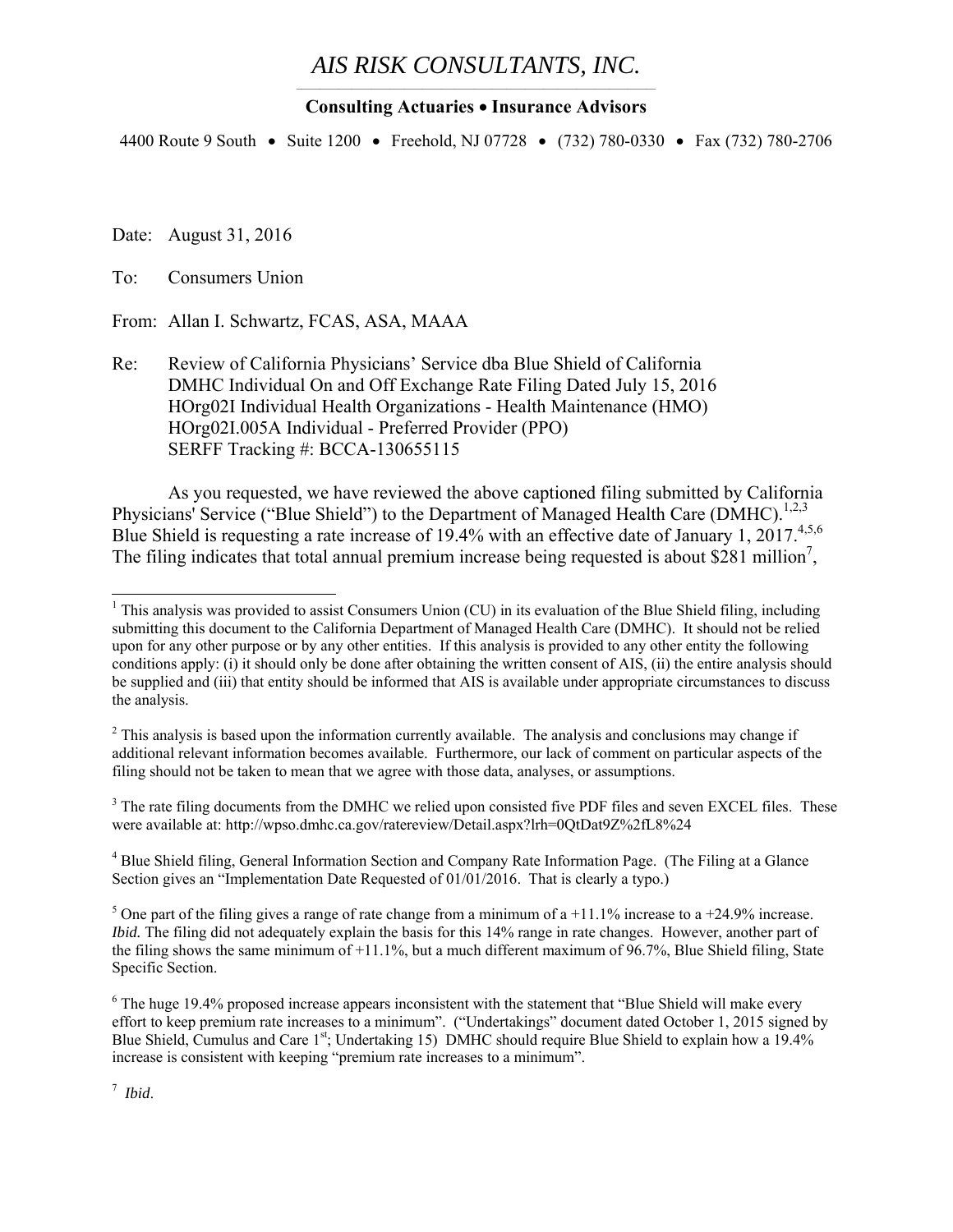August 31, 2016 Consumers Union Page 2 of 13

with an average increase per policyholder of  $$645<sup>8</sup>$  However, there is some uncertainty regarding the dollar impact of the rate change given various values in the filing. The Rate Review Detail Section gives a Prior Rate Total Earned Premium of \$3.120 billion. Applying a 19.4% increase to that gives a dollar increase of \$605.3 million. Based upon the value shown for Member Months of 6,651,110; that is an increase PMPM of \$91, which is an annual increase per member of \$1,092. Blue Shield should be required to explain, and reconcile, the discrepancy between various values shown in the filing. As discussed later, there is also a discrepancy between the medical cost trends shown in different places in the Blue Shield filing.

In evaluating the rate proposal by Blue Shield, two overall characteristics of the company should be considered.

First, according to the financial reports filed by Blue Shield, its Tangible Net Equity as of June 30, 2016 of \$2.731 billion exceeded the Required Net Equity of \$432 million by \$2.299 billion.<sup>9,10,11</sup> Put another way, the actual Tangible Net Equity for Blue Shield is equal to  $632\%$ of the Required Net Equity.<sup>12</sup> Blue Shield could use some of the excess Tangible Net Equity to offset in part or in whole its requested rate increase. As previously discussed, the rate proposal by Blue Shield is for an increase of around \$281 million. This is about 12% of the Tangible Net Equity Excess reported by Blue Shield.

Second, Blue Shield has earned profits on the individual line of business in both 2014 and 2015. Blue Shield's 2014 individual business medical loss ratio calculated in accordance with the ACA requirements was only 76.7% and a rebate of about \$64 million was indicated.<sup>13</sup> Blue Shield achieved this low ratio and correspondingly high profits at the same time that its individual book of business increased significantly, from enrollment of 71,067 at the start of

 $12$  6.32 = \$2.731 billion / \$432 million

 $\overline{a}$ 

<sup>8</sup> \$281,278,434 (written premium change) / 436,392 (number of policyholders affected for this program); *Ibid*.

<sup>&</sup>lt;sup>9</sup> Blue Shield June 30, 2016 financial statement filed with DMHC

<sup>&</sup>lt;sup>10</sup> The Total Net Equity for Blue Shield at June 30, 2016 was \$4.145 billion. The total net equity reflects \$1.415 billion in "Unsecured Receivables from officers, directors and affiliates; Intangibles" that is not included in the Tangible Net Equity

<sup>&</sup>lt;sup>11</sup> As of June 30, 2015, the Total Net Equity and Tangible Net Equity for Blue Shield were \$4.246 billion and \$4.080 billion, respectively. Hence, while the Total Net Equity remained relatively constant from June 30, 2015 to June 30, 2106, the Tangible Net Equity dropped significantly. This is the result of the "Unsecured Receivables from officers, directors and affiliates; Intangibles" increasing from \$167 million as of June 30, 2015 to \$1.415 billion as of June 30, 2016. It is not clear why the unsecured receivables increased by about 750% during this period.

<sup>&</sup>lt;sup>13</sup> 2014 Medical Loss Ratio report on DMHC website

AIS Risk Comments on California Physicians' Service (dba Blue Shield of California) Individual HMO California Rate Filing, SERFF Tr Num: BCCA-130655115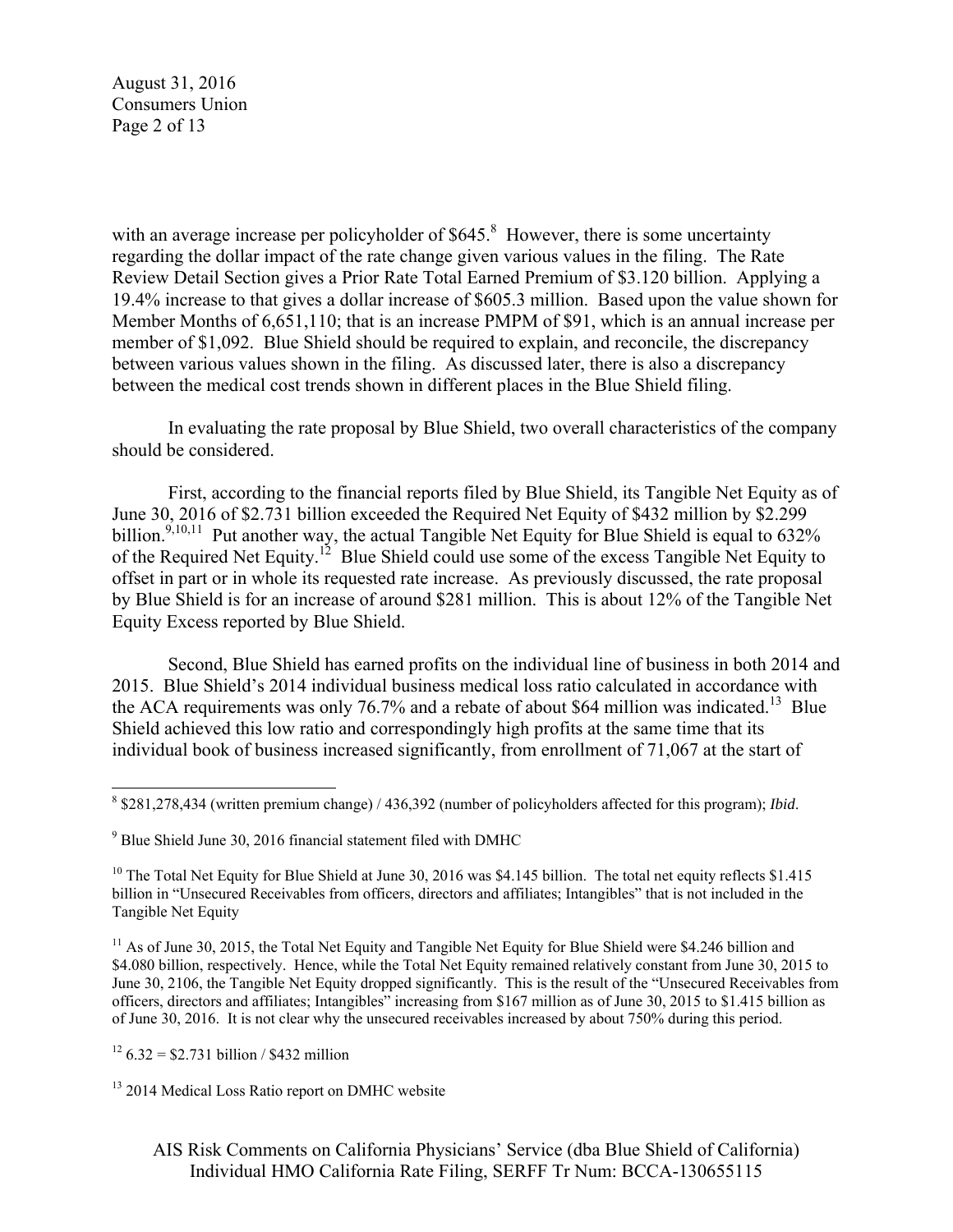August 31, 2016 Consumers Union Page 3 of 13

2014 to 503,829 at the end of  $2014<sup>14</sup>$  During 2014 and 2015, Blue Shield had underwriting profits of 6.7% and 1.2% of premium, respectively.<sup>15,16</sup> As a dollar amount, those are underwriting profits of about \$128 million in 2014 and about \$31 million in 2015.<sup>17</sup>

Our analysis shows that the proposed rate increase is inflated and unreasonable for various reasons including Blue Shield's use of an excessive Overall Annual Medical Trend Rate, which is shown as  $+7.8\%$  a year in a portion of the filing, but as  $8.5\%$  elsewhere in the filing. $18,19,20$ 

Other concerns with the Blue Shield filing include:

- Expense Increase
- Duration Factor
- Cost Containment Issues
- Lack of Documentation of Ratemaking Factors

A more detailed discussion of issues with the Blue Shield filing follows.

 $16$  In addition to underwriting profits, insurance companies earn profits from investment returns.

<sup>17</sup> This is based upon premiums in 2014 and 2015 of \$1.905 and \$2.558 billion, respectively. California Supplemental Rate Review Template, "Monthly Claims - Experience" sheet

<sup>18</sup> Blue Shield Filing, California Rate Filing Form, Item 18

 $19$  There is some uncertainty regarding the actual trend used by Blue Shield, since various places in the Blue Shield filing show varying trend values. The Milliman report shows an annual trend value of 8.5%, based upon a cost trend of 4.5% and a utilization trend of 3.9%.  $(1.085 = 1.045 \text{ X } 1.039)$ , within rounding) Those are the same values shown in the URRT (Unified Rate Review Template spreadsheet, "Wksh 1 – Market Experience" sheet). The Blue Shield Actuarial Memorandum shows trends for 2016 and 2017 of 9.2% and 7.8%, which averages to 8.5%.

 $20$  The excessive medical cost trends used by Blue Shield appear inconsistent with its statement "Blue Shield agrees" that controlling health care costs is of the utmost importance". Undertakings, *Op. cit*. DMHC should require Blue Shield to provide documentation on what it is doing to control health care costs, and why that does not appear to be accomplishing the intended goal.

AIS Risk Comments on California Physicians' Service (dba Blue Shield of California) Individual HMO California Rate Filing, SERFF Tr Num: BCCA-130655115

 $\overline{a}$ <sup>14</sup> Blue Shield 2014 Annual statement filed with DMHC

<sup>&</sup>lt;sup>15</sup> California Supplemental Rate Review Template, "Actual-to-Expected 2014" and "Actual-to-Expected 2015" sheets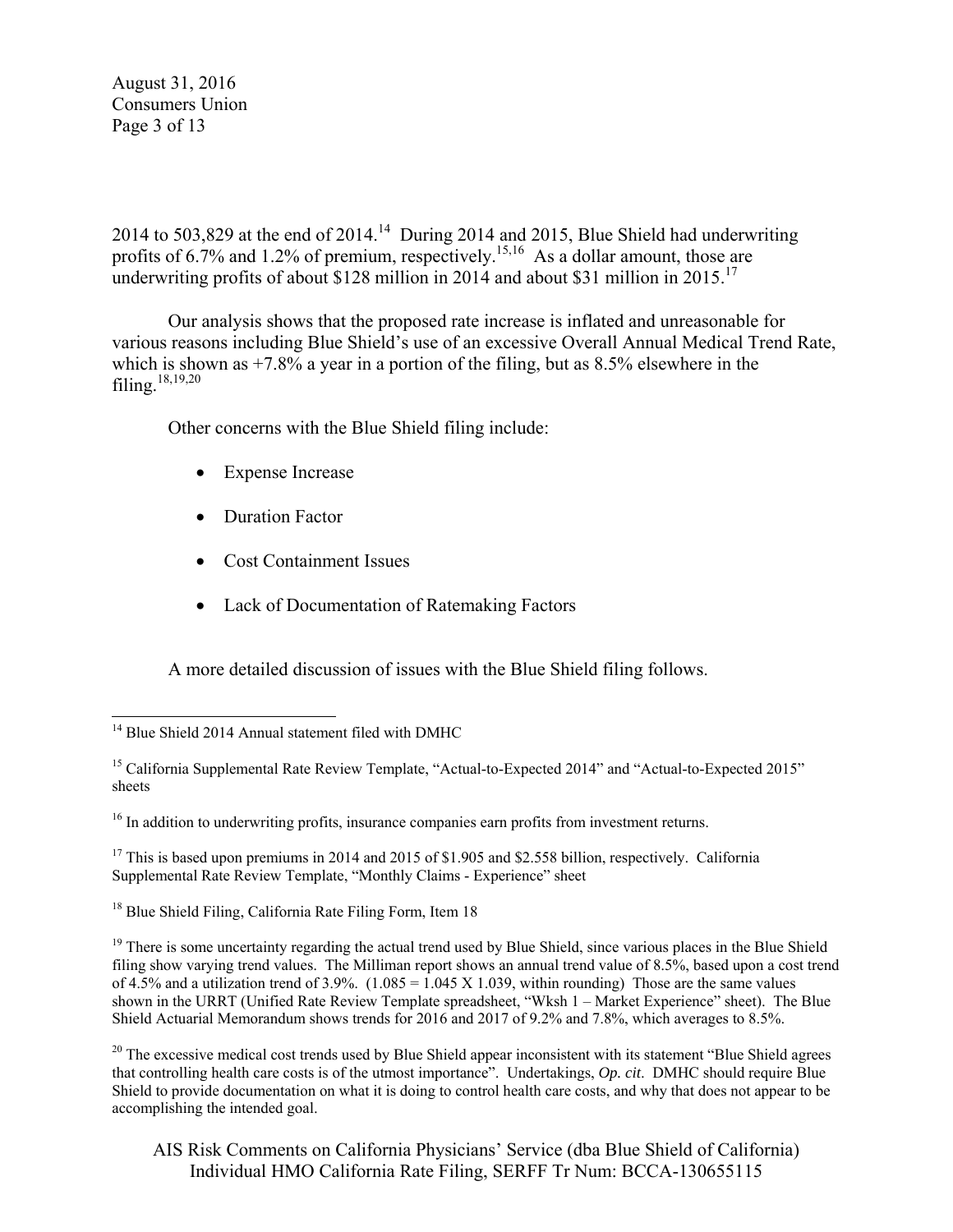August 31, 2016 Consumers Union Page 4 of 13

### **1. Excessive Annual Medical Trend Rate**

The Blue Shield filing is based upon an Annual Medical Trend Rate of +7.8% (or 8.5%) a year, which includes a prescription drug trend of 15.2% a year.<sup>21</sup> The filing was essentially devoid of any basis for those values. The filing contained two general vague descriptions related to the trend.

The Milliman report stated "A summary of anticipated claim cost trends by service category is shown as Appendix C-3. I have reviewed the methodology and assumptions used in developing the proposed premium rates and found the methodology and assumptions to follow generally accepted actuarial practice."<sup>22,23</sup>

The Actuarial Memorandum stated: <sup>24</sup>

Trend factors are derived from historical Blue Shield experience. The key components of the trend factor buildup are as follows:

• effective days trend which is largely a leap year effect,

• CoHC strategies and initiatives that are expected to produce incremental cost savings,

• provider contracting changes,

• and residual trends that reflect the unexplained variance from actual trend after accounting for demographics, duration, benefits, and seasonality changes.

For 2016 and 2017 trends, we have assumed a blend of the lower residual trend derived from Large Group's historical experience consistent with prior pricing and the 2015 IFP residual trend. The 2016 residual trend was further adjusted to account for emerging experience. The table below

 $22$  Page 4

 $\overline{a}$ 

 $24$  Section V.g.

AIS Risk Comments on California Physicians' Service (dba Blue Shield of California) Individual HMO California Rate Filing, SERFF Tr Num: BCCA-130655115

 $^{21}$  Blue Shield Filing, California Rate Filing Form, Item 19; The values shown for prescription drugs for "Trend" attributable to use of services" is 3.3% and for "Trend attributable to price inflation" is  $11.5\%$ ;  $15.2\% = (1.033 \text{ X})$ 1.115 – 1 ) X 100%. By contrast, the Milliman Report shows the same 8.5% annual trend each benefit category, including prescription drugs (Appendix C-3 - Development of Claim Cost Trends), and also on a total basis for all benefit categories combined. It is unclear why different parts of the Blue Shield filing show varying numerical values for trend factors.

 $^{23}$  It is unclear how detailed of an analysis Milliman performed in evaluating the Blue Shield filing. The Milliman report stated "Blue Shield staff performed the majority of the analysis and I reviewed the work product." Milliman report, page 3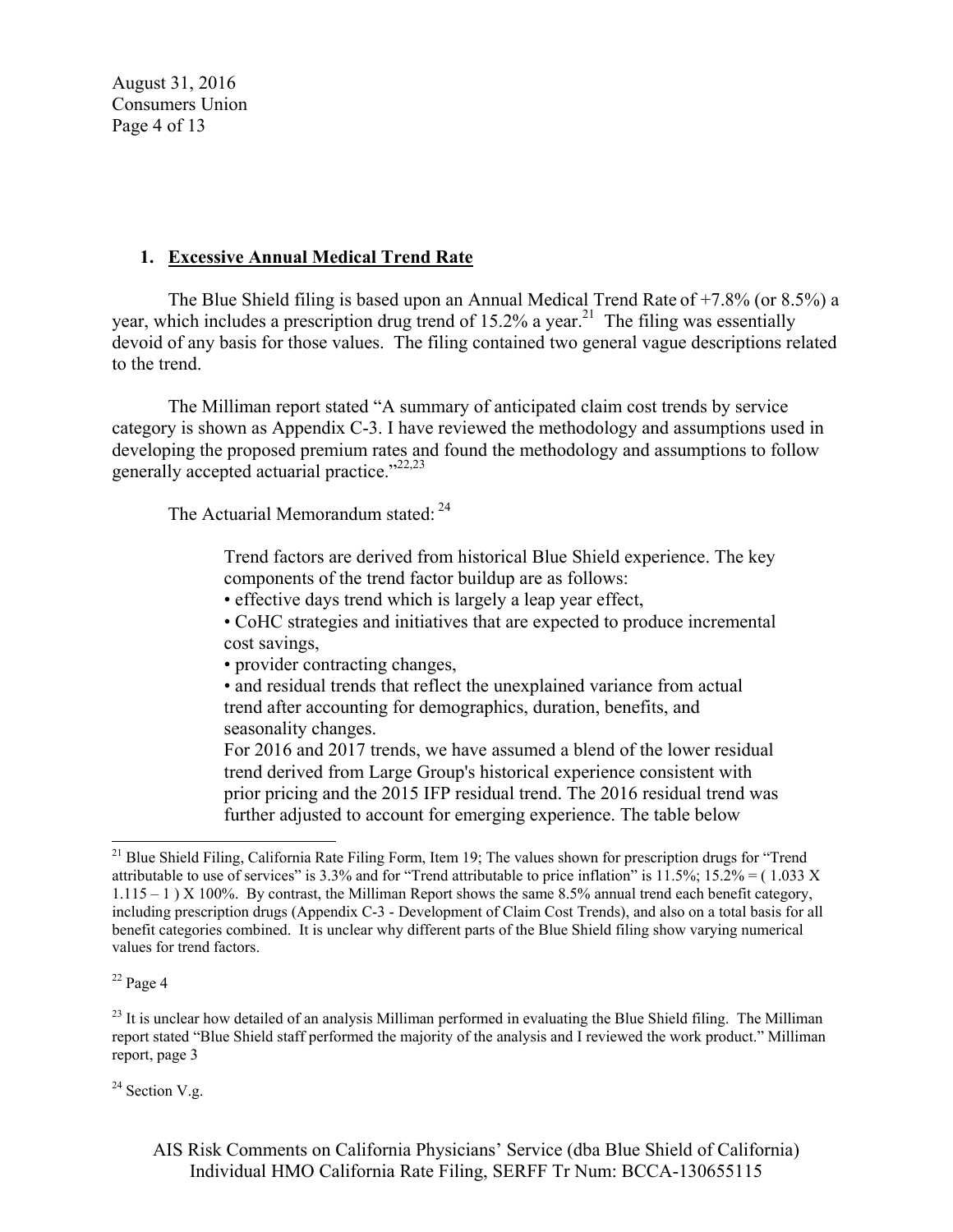August 31, 2016 Consumers Union Page 5 of 13

> summarizes the trend assumptions separately for 2016 and 2017 (this reconciles to the overall trends shown in columns Land M of the URRT.

However, in neither place were any data, analyses or calculations provided.

Given this lack of information in the Blue Shield filing, we reviewed other sources of information regarding an appropriate trend factor. These sources are consistent with a medical loss trend significantly lower than 7.8% (or 8.5%).

These various sources of information regarding trends showed the following:

- The 4.7% increase for 2016 in the Milliman Medical Index (MMI) is the lowest increase ever calculated by Milliman.<sup>25</sup>
- "PwC's Health Research Institute (HRI) projects the medical cost trend to be the same as the prior year – a 6.5% growth rate for 2017.<sup> $201$ </sup>
- Altarum Institute found "Health spending growth is estimated at 5.1% for the first 5 months of 2016, with no discernable trend"<sup>27,28</sup>
- The annual trends used in the Kaiser and Health Net filings are 2.2% and 5.9%, respectively.

The medical trend used by Blue Shield is more than three times as much as the 2.2% annual trend used by Kaiser. The Kaiser filing for rates effective January 1, 2017 states "The Plan has projected an overall Medical Trend of 2.2%."<sup>29</sup> Milliman, the actuarial firm that provided the Independent Actuarial Certification for both the Blue Shield and Kaiser filings, stated in relation to the 2.2% trend used in Kaiser filing that "I have reviewed the choice of

 $\overline{a}$ <sup>25</sup> 2016 Milliman Medical Index, page 1, http://www.milliman.com/mmi/

<sup>&</sup>lt;sup>26</sup> PwC Medical Cost Trend: Behind the Numbers 2017, June 2016, page 2, http://www.pwc.com/us/medicalcosttrends

 $27$  Altarum Institute describes itself as follows: "Altarum Institute is a nonprofit health systems research and consulting organization. Altarum integrates independent research and client-centered consulting to create comprehensive, systems-based solutions that improve health." http://altarum.org/about

 $^{28}$  Altarum Institute Center for Sustainable Health Spending, Health Sector Trend Report, July 2016, page 1

<sup>&</sup>lt;sup>29</sup> Kaiser Foundation Health Plan, Inc. filing, SERFF Tracking #: KHPI-130516678; Exhibit E-1, Page 6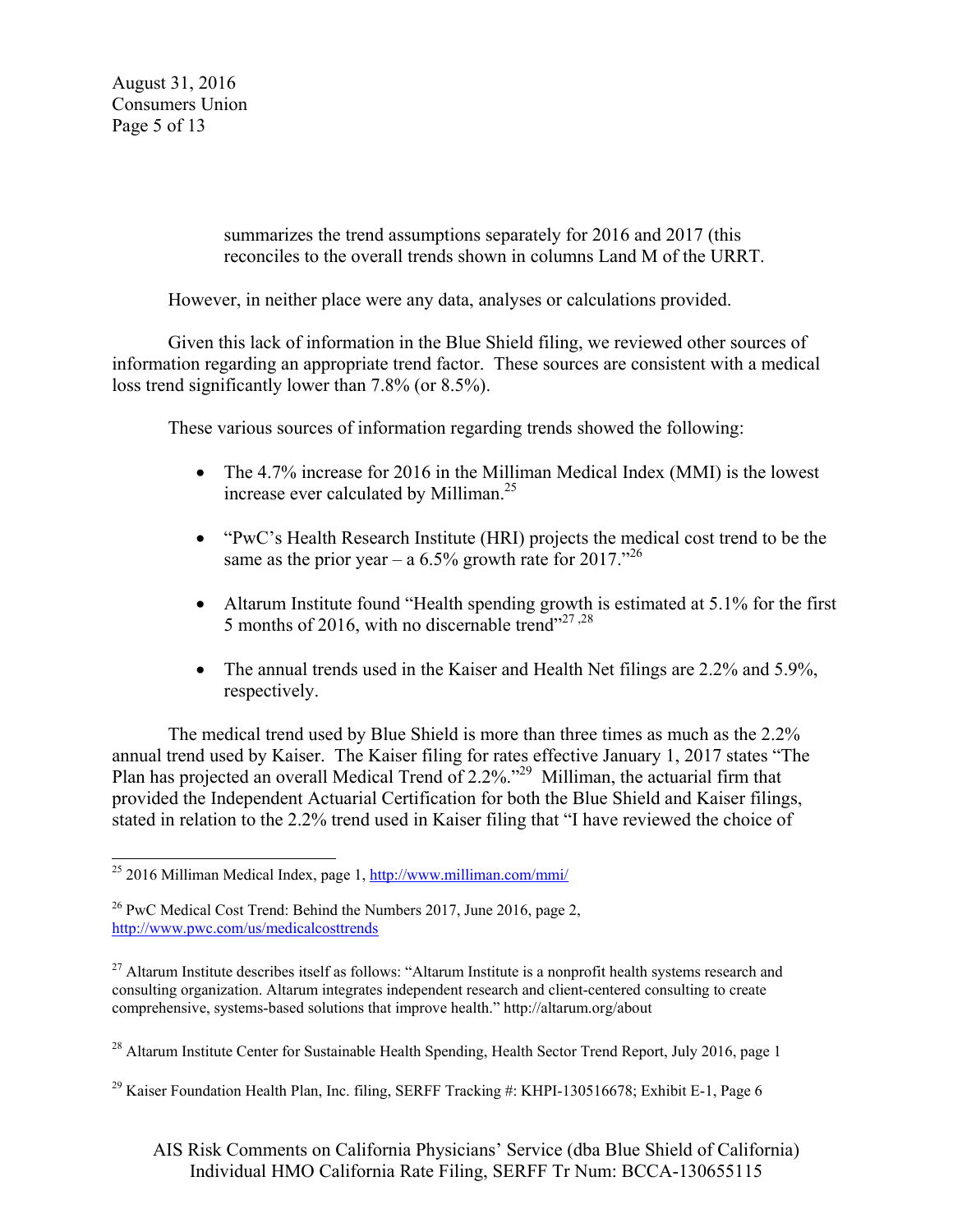August 31, 2016 Consumers Union Page 6 of 13

assumptions in light of Kaiser and industry experience and found the assumptions to be reasonable. Appendix C-1 shows the projected aggregate trend. Part IV of Exhibit E-1 describes the choice of assumptions, including annual trends and experience period data."30,31,32

With respect to the huge prescription drug annual trend of 15.2% used by Blue Shield, insurance companies often attempt to justify that on the basis of the cost of specialty drugs for Hepatitis C and compound drugs.<sup>33</sup> However, a review of the facts shows that those items do not support the very high drug trends.

With respect to Hepatitis C drugs, Express Scripts has stated: 34,35

In the next three years, moderate increases in trend are likely for drugs to treat hepatitis C. Two new drugs were approved in July 2015. Daklinza<sup>™</sup> (daclatasvir) was approved for use with Sovaldi® (sofosbuvir) to treat genotype 3 hepatitis C, and Technivie® (ombitasvir / paritaprevir / ritonavir) was approved to treat genotype 4 for patients without cirrhosis. In January 2016, the approval of Zepatier<sup>TM</sup> (elbasvir/grazoprevir) introduced another option for genotypes 1 and 4. Multiple regimens that treat more than one genotype are expected to be approved through 2018. As a result, more

 $32$  The trend used by Kaiser and found to be appropriate by Milliman split by medical component was 1.7% for everything other than prescription drugs and 6.0% for prescription drugs. Milliman Report / Kaiser, *Op. cit.,* – Appendix C-1

 $33$  Blue Shield showed projected specialty drug trends from 2015 to 2016 and 2016 to 2017 of 38.9% and 26.3%. respectively. (California Supplemental Rate Review Template, "Specialty Rx Trends" sheet) That is a total specialty drug trend from 2015 (experience period) to 2017 (rate period) of 75.4% (=  $(1.389 \text{ X } 1.263 - 1 \text{ )} \times 100\%$ ). With regard to those trends Blue Shield stated "Higher unit cost trend in 2016 due to uptick in Hep C costs due to relaxed criteria" and "Lower unit cost trend in 2017 due to expected lower Hep C costs in 2017 vs 2016". The specialty drug projected unit cost trend from 2016 to 2017 is 17.8%. It is hard to understand how Blue Shield can refer to that as a "lower" value.

<sup>34</sup> Express Scripts describes itself as follows: "Express Scripts is a prescription benefit plan provider that makes the use of prescription drugs safer and more affordable for our members. Express Scripts handles millions of prescriptions each year through home delivery from the Express Scripts Pharmacy." https://www.expressscripts.com/faq/index.html

 $\overline{a}$ <sup>30</sup> Milliman Report "Kaiser Foundation Health Plan, Inc. Individual Plan HMO 1/1/2017 Non-Grandfathered California On and Off Exchange Rates Actuarial Certification" dated July 26, 2016, Page 4

<sup>&</sup>lt;sup>31</sup> The same actuary from Milliman, Ms. Susan E. Pantely, provided the independent actuarial certification for both the Blue Shield and Kaiser filings. It is unclear how Ms. Pantely could determine that both a 2.2% annual trend and an annual trend of 8.5% were both reasonable at the same time for projecting California medical costs.

<sup>&</sup>lt;sup>35</sup> Express Scripts 2015 Drug Trend Report, March 2016, page 45

AIS Risk Comments on California Physicians' Service (dba Blue Shield of California) Individual HMO California Rate Filing, SERFF Tr Num: BCCA-130655115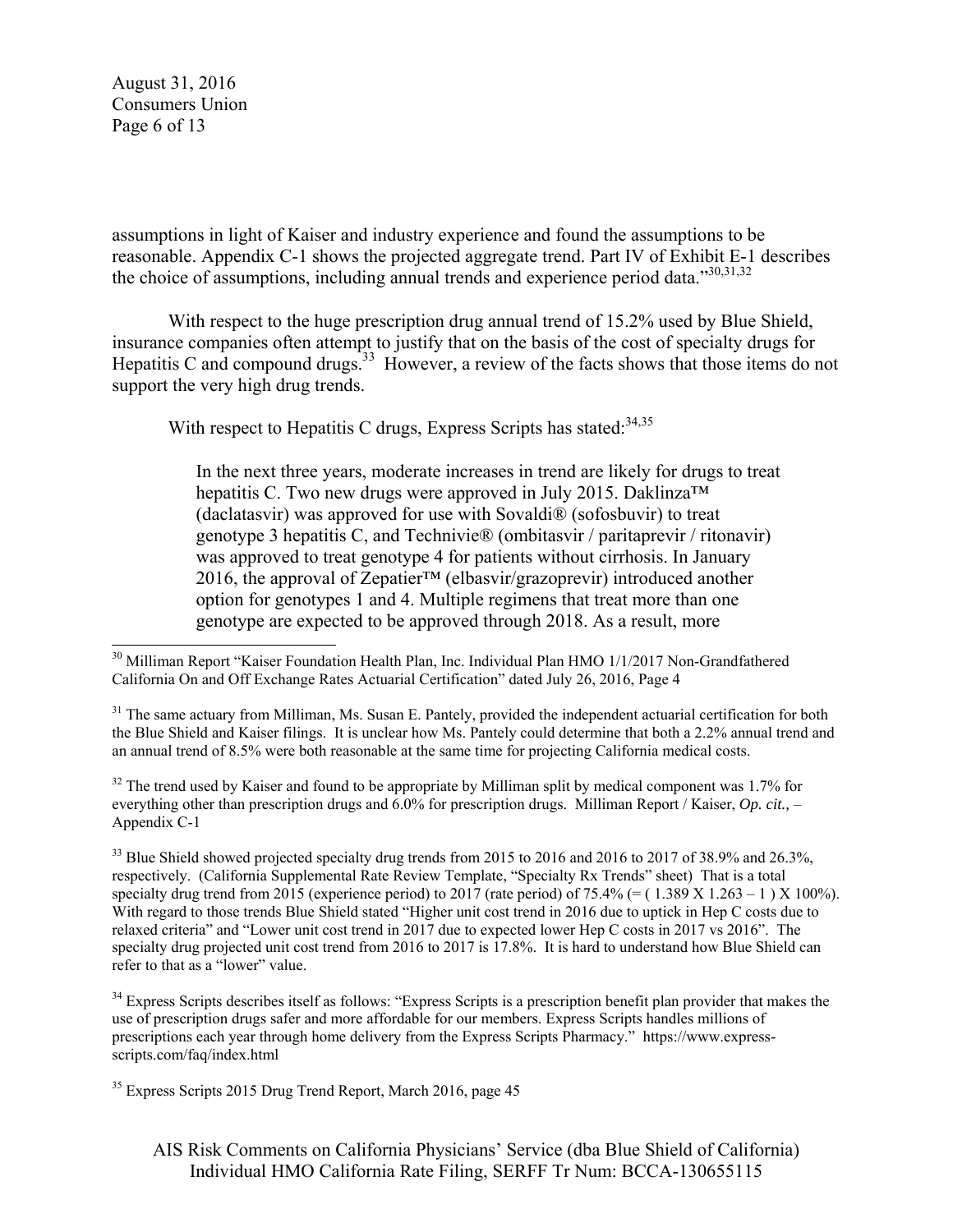August 31, 2016 Consumers Union Page 7 of 13

> competition and more affordable pricing may increase utilization and help to alleviate costs.

Express Scripts projects that the future annual trend for Hepatitis C treatment will be around 9% a year, much lower than the previous very large increases that significantly impacted the overall prescription drug trends.<sup>36</sup>

Altarum Institute found: $37$ 

Spending on prescription drugs grew by only 5.2% in May 2016, the slowest monthly rate since before the December 2013 introduction of breakthrough hepatitis C drugs.

- Much of the slowdown in spending on prescription drugs can be attributed to slowing sales of the new hepatitis C drugs whose introduction pushed spending up beginning in 2014.
- Company reports through Q2 2016 show that the decline in quarterly sales of hepatitis C drugs seen over the past year appears to be ending, as sales level off (see chart). However, 2016 is still well behind 2015 in year-todate sales. If the current rate persists through the end of the year, we will see \$9.2 billion in sales for the year, compared to \$13.5 billion in 2015.

With regard to compound drugs Express Scripts has stated "Payers effectively mitigated the dramatic increases in spending on compounded medications in 2014."38 The projected annual trend in compound drugs from Express Scripts is a *decrease* of about -7% a year.<sup>39</sup>

All of this information demonstrates that the overall annual cost trend of  $+7.8\%$  (or 8.5%) a year, as well as the prescription drug trend of 15.2% a year, used by Blue Shield are both excessive and unsupported.

 $\overline{a}$ 

<sup>36</sup> *Ibid*., page 44

<sup>37</sup> Altarum, *Op. cit*., page 1

<sup>38</sup> Express Scripts, *Op. cit.*, page 6

<sup>39</sup> Express Scripts, *Op. cit.*, page 41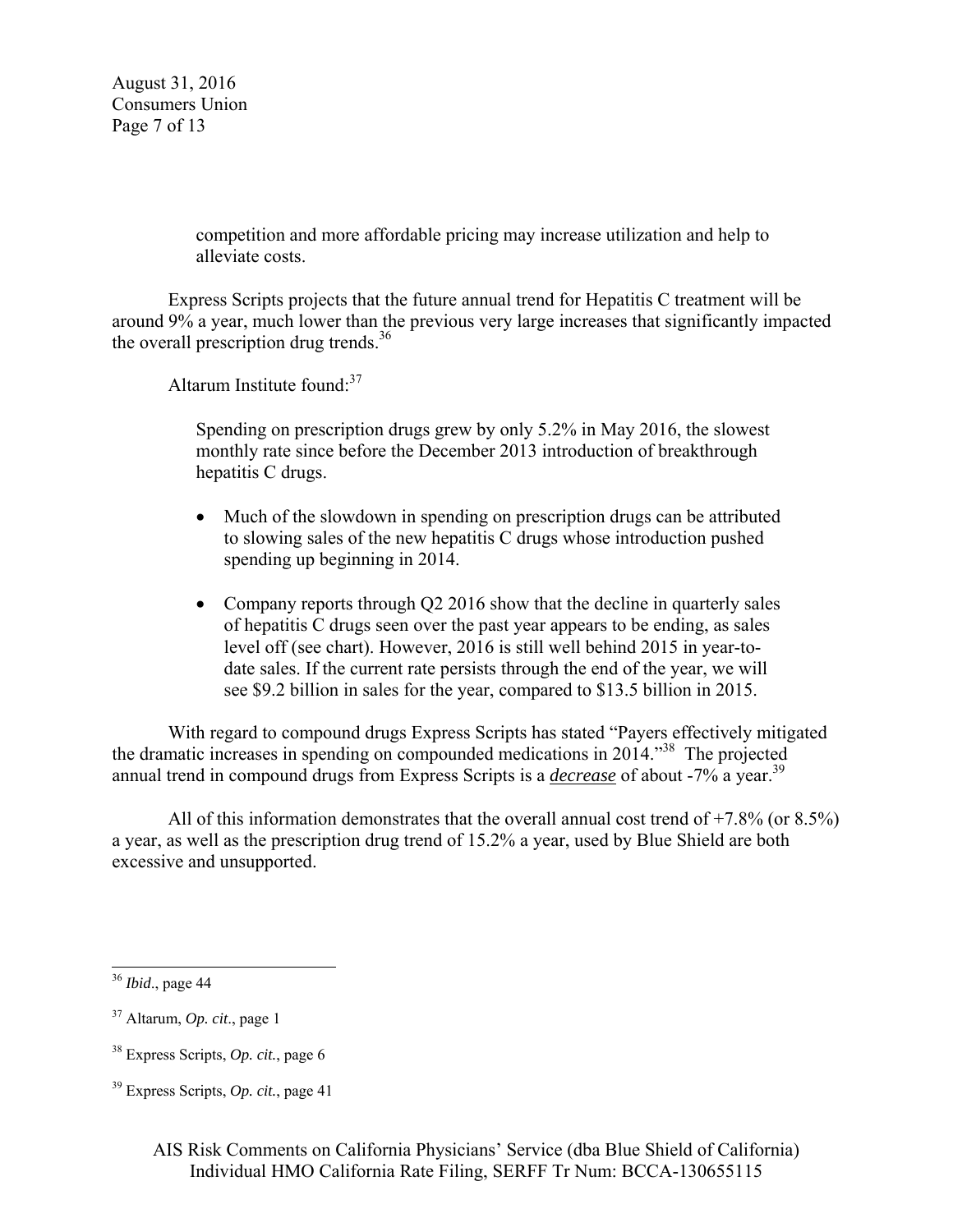August 31, 2016 Consumers Union Page 8 of 13

#### **2. Expenses**

The provision included in rates for expenses increased significantly from 2015 to 2016, by 7.5%, as shown in the following table.

|                           | <b>Expense Load PMPM</b> |         |         |
|---------------------------|--------------------------|---------|---------|
| <b>Expense Category</b>   | 2016                     | 2017    | Change  |
| Administrative            | \$36.13                  | \$38.71 | $7.1\%$ |
| <b>Broker Commission</b>  | \$7.71                   | \$8.04  | 4.3%    |
| <b>Medical Management</b> | \$2.56                   | \$3.13  | 22.3%   |
| Total                     | \$46.40                  | \$49.88 | 7.5%    |

Source: Current and Prior Blue Shield Filings, Actuarial Memorandum Section VIII : Non-Benefit Expenses and Profit & Risk

This is significantly higher than the annual rate of inflation as measured by the CPI, which was 1.5% in 2013, 1.6% in 2014, 0.1% in 2015 and 1.0% in 2016 (through July). Furthermore, given the growth in business for Blue Shield<sup>40</sup> such that fixed expenses could be spread out over a larger base, along with the start-up costs associated with the ACA being in the past, it would be reasonable to believe that the expenses PMPM could be flat or decreasing as opposed to the significant increase proposed by Blue Shield.

A sufficient explanation was not provided by Blue Shield for this large increase. The filing only states "Administrative expense load assumptions were developed from Blue Shield historical expense costs, with appropriate trend adjustments to  $2017.^{41}$  We do not believe it is reasonable to assume that expenses PMPM will increase 7.5% from 2016 to 2017.

 $\overline{a}$ 

AIS Risk Comments on California Physicians' Service (dba Blue Shield of California) Individual HMO California Rate Filing, SERFF Tr Num: BCCA-130655115

 $40$  The projected member months of 8,992,505 are 35% higher than the experience period member months of 6,651,110. (Unified Rate Review Template spreadsheet, "Wksh 1 – Market Experience" sheet)

<sup>41</sup> Actuarial Memorandum, page 6, Section VIIIa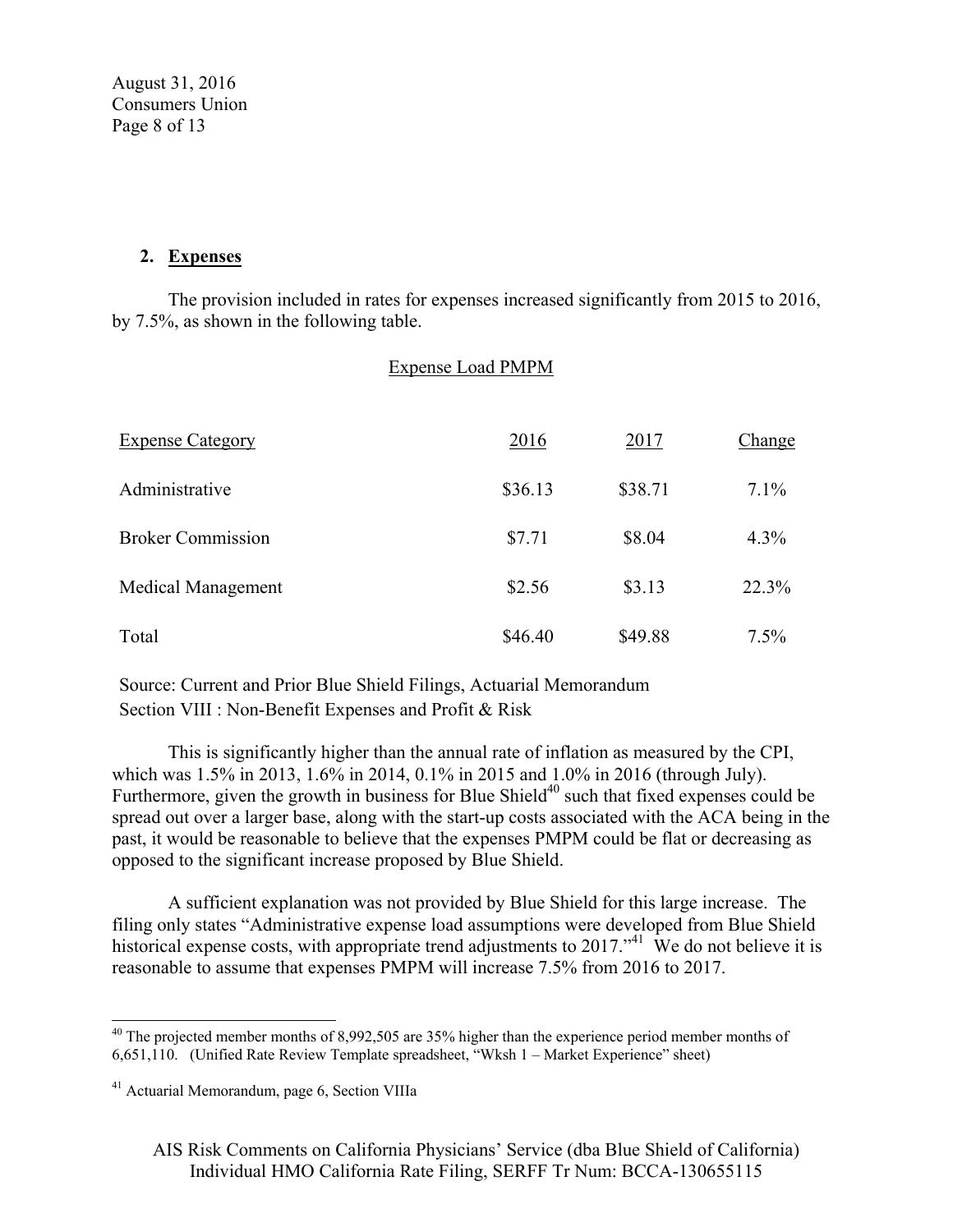August 31, 2016 Consumers Union Page 9 of 13

The increase in these expenses as proposed by Blue Shield result in more than \$30 million in additional premiums charged to California policyholders. $42$ 

### **3. Changes due to Duration**

Blue Shield gave the following so-called "explanation" for the cost increase of 1.7% attributable to duration.<sup>43</sup>

> The following dynamics were observed from members enrolled during 2014 and 2015 plan years, and have contributed to higher per member per month claim cost.

> • A gradual ramp-up in utilization by members in the initial months of their coverage duration. This dynamic is associated with new members, and high volume of new members in 2014 resulted in a lower allowed PMPM in 2014 plan year than in 2015. To the extent that the volume of new sales relative to total membership is expected to decrease over time, we expect claim cost to be higher in 2016 and 2017 than in 2015. • In addition, members who joined during special enrollment period were observed to utilize services at a much higher rate than those who joined during open enrollment period. With influx of new members through special enrollment expected to continue in 2017, claim cost is also expected to increase.

 That passage does not provide a reasonable basis for the provision included, and no data or support of any kind was provided for the specific numerical value of 1.7% selected.

The first bullet item seems to indicate that the large number of new members in 2014 resulted in a lower cost, and since the number of new members would be smaller in subsequent years that would increase costs. That simply does not make any sense. It is widely accepted that the new members entering in 2014 resulted in higher costs, not lower costs. Hence, the basis of the first item appears wrong. There also does not seem to be any logical connection between the premise that there will be a decrease in the number of new members in the 2016 to 2017 years; and the conclusion that this would somehow result in higher costs in 2017 than in 2015.

The second bullet item seems to be based on the assumptions that there will be a significant number of new members in special enrollment in 2017 and that those members in 2017 will have a higher cost. But Blue Shield has not provided any support that either of those

 $\overline{a}$ <sup>42</sup> (\$49.88 – \$46.40) X 8,992,505 = \$31.3 million

 $43$  Actuarial Memorandum, Section V – Projection Factors

AIS Risk Comments on California Physicians' Service (dba Blue Shield of California) Individual HMO California Rate Filing, SERFF Tr Num: BCCA-130655115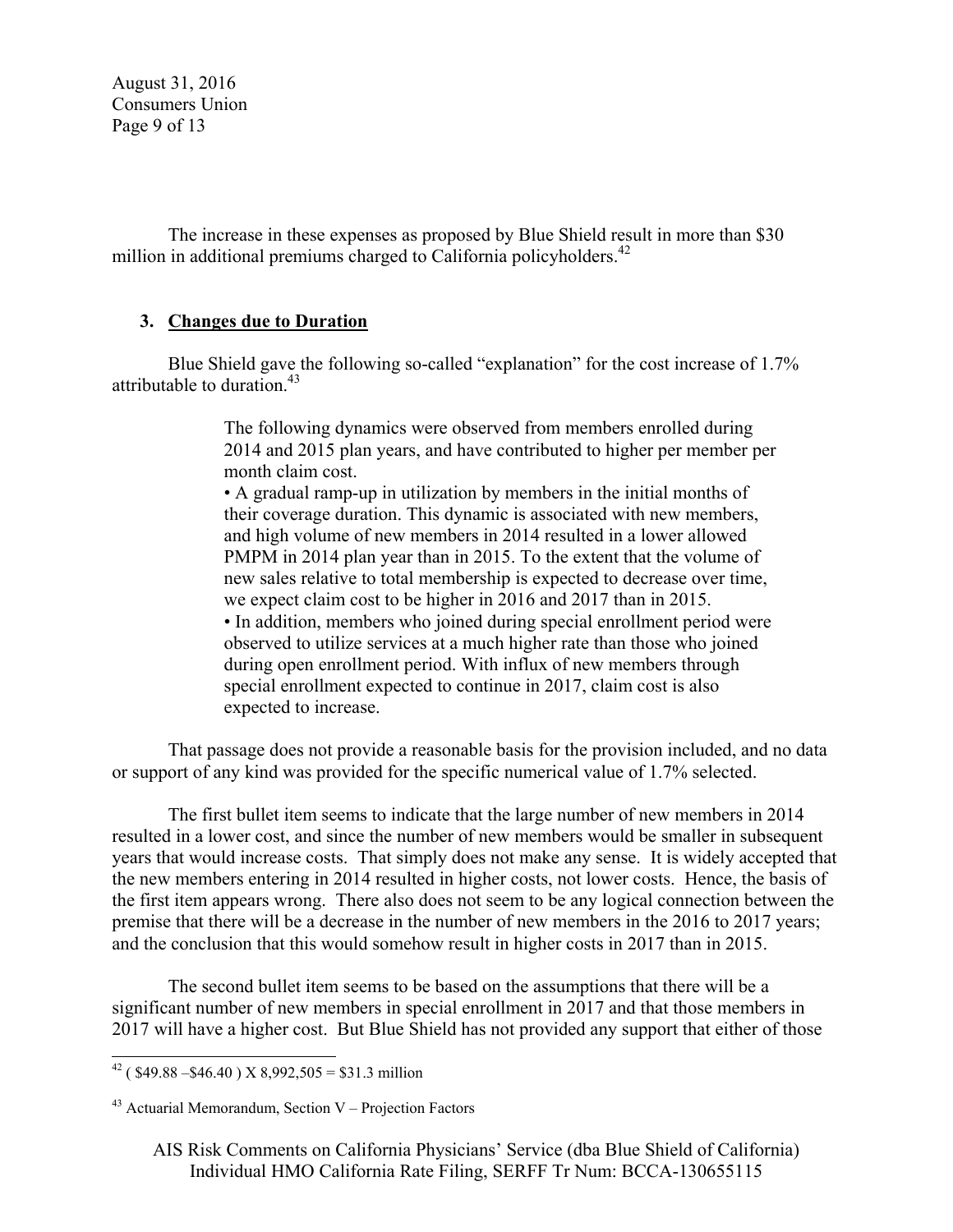August 31, 2016 Consumers Union Page 10 of 13

assumptions are accurate for California policyholders. Furthermore, to the extent that special enrollment increases costs, that cost increase is already reflected in the 2015 year base experience period. In addition, there is no evidence indicating that special enrollment period enrollees in 2017 will have a higher relative cost than those already included in the 2015 base year. Blue Shield, by adding in an extra provision for special enrollment costs that are already reflected in the historical experience, is double counting any impact that special enrollment might have.

The virtually complete absence of meaningful data and information regarding how the specific numerical value included the filing was derived makes it is difficult to analyze this item. The Department of Managed Health Care should request the underlying support and detailed calculations for this 1.7% increase in rates due to duration, which will cost policyholders about \$25 million.<sup>44</sup> Furthermore, any information submitted to DMHC should be made public, so that policyholders can evaluate the basis for any rate increase that is allowed.

### **4. Cost Containment Issues**

Given the inflated cost trend proposed by Blue Shield, a possible issue is whether Blue Shield is taking reasonable steps to control health care costs.

The applicable statute requires Blue Shield to include specific information on cost containment issues:45

> (c) A health care service plan subject to subdivision (a) shall also disclose the following aggregate data for all rate filings submitted under this section in the individual and small group health plan markets: …

(3) Any cost containment and quality improvement efforts since the plan's last rate filing for the same category of health benefit plan. To the extent possible, the plan shall describe any significant new health care cost containment and quality improvement efforts and provide an estimate of potential savings together with an estimated cost or savings for the projection period.

 $\overline{a}$ <sup>44</sup> \$25 million = \$281 million (overall dollar increase) X 1.7% / 19.4% (overall percent increase)

<sup>&</sup>lt;sup>45</sup> California Health and Safety Code Section  $1385.03(c)(3)$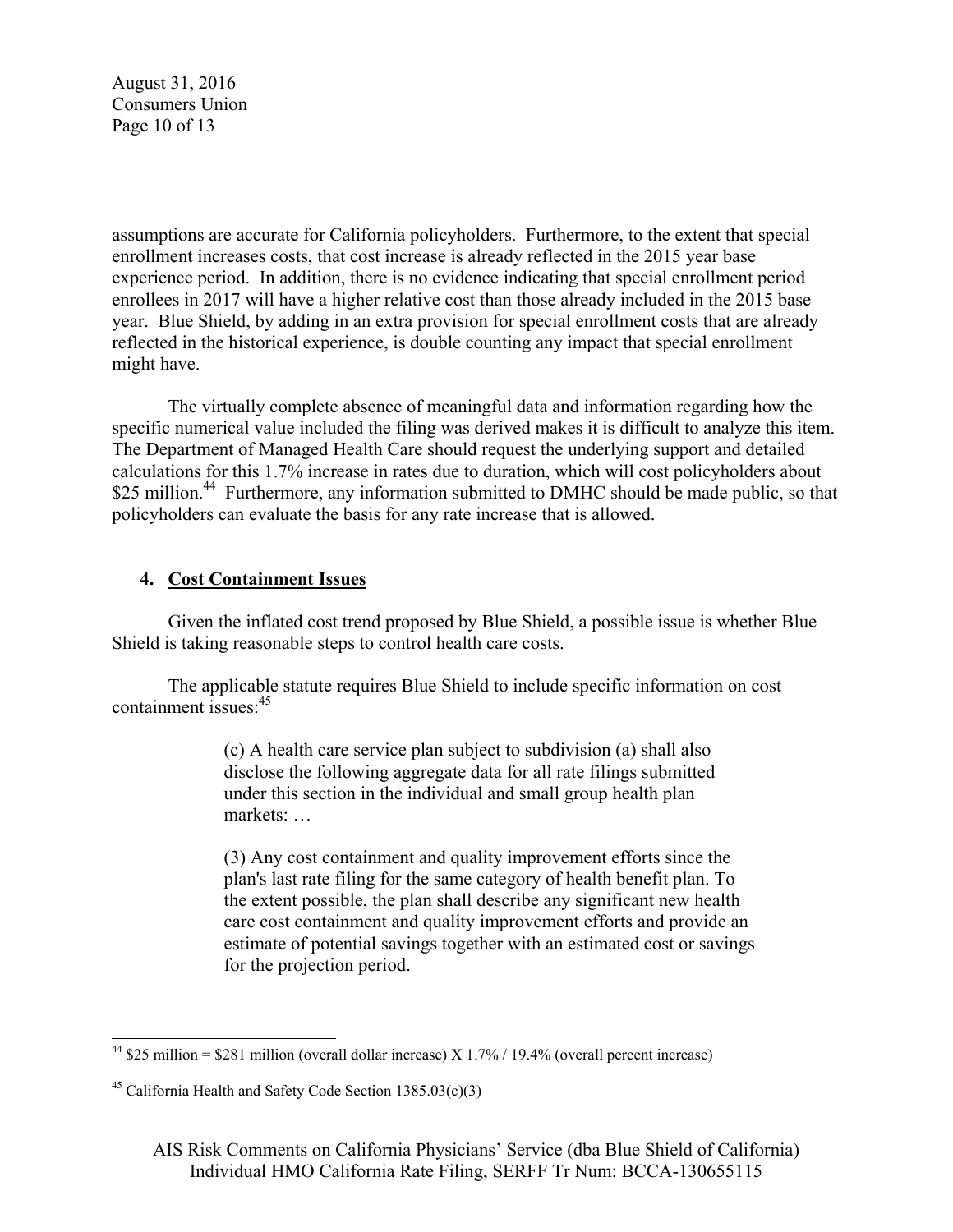August 31, 2016 Consumers Union Page 11 of 13

 $\overline{a}$ 

Despite this requirement, the Blue Shield filing did not contain relevant useful information on the issue of cost containment. It is not clear how much is included in the filing for Quality Improvement Expense. The Milliman report gives a value of \$3.13 PMPM, but also states "The Quality Improvement adjustment includes a small but unknown amount attributable to Health Information Technology".<sup>46</sup> The Blue Shield filing refers to this amount as "Medical" Management".<sup>47</sup>

Whatever the exact value being spent by Blue Shield for Cost Containment and Quality Improvement, it is clearly not working given the huge rate increase of 19.4% being requested.

This is a critical issue for not just Blue Shield, but also other insurance companies, as well as health care providers. It has been estimated that about 30% of health care expenditures are wasted.<sup>48</sup> With rising costs making health care a significant financial burden for many people, DMHC can encourage all insurance companies to strengthen efforts to contain costs by cutting waste and focusing on prevention and other proven strategies that keep patients healthier.<sup>49</sup>

Given this situation, Blue Shield should explain why its Cost Containment programs do not appear to be accomplishing the intended goal.

## **5. Blue Shield Filing Included Numerous Factors That Were Not Adequately Supported**

The derivation of the January 1, 2017 Rates by Blue Shield was based upon numerous assumptions for which adequate support was not provided. We previously discussed the medical trend factor and showed that the annual value of 7.8% (or 8.5%) included in the Blue Shield filing was excessive and unsupported. We have also previously discussed concerns regarding the

 $49$  Covered California has tried to address this issue in its contracting and certification process with the OHPs for 2017. To the extent this is successful, it should put downward pressure on costs, thereby making the medical trends and rates proposed by Blue Shield even more excessive.

AIS Risk Comments on California Physicians' Service (dba Blue Shield of California) Individual HMO California Rate Filing, SERFF Tr Num: BCCA-130655115

 $^{46}$  Milliman Report, Appendix C-1 - Projected Medical Loss Ratio - The derivation of this value was not provided.

<sup>&</sup>lt;sup>47</sup> The Milliman report refers to the \$3.13 as both "Medical Management" (page 7) and "Quality Improvement" (page 10).

<sup>48</sup> Institute of Medicine, *Best Care at Lower Cost: The Path to Continuously Learning Health Care in America* (2012), available at http://iom.edu/Reports/2012/Best-Care-at-Lower-Cost-The-Path-to-Continuously-Learning-Health-Care-in-America.aspx -- "Current waste diverts resources; the committee estimates \$750 billion in unnecessary health spending in 2009 alone." Compared to the 2009 Health Care Expenditures of \$2.5 trillion, this is 30%.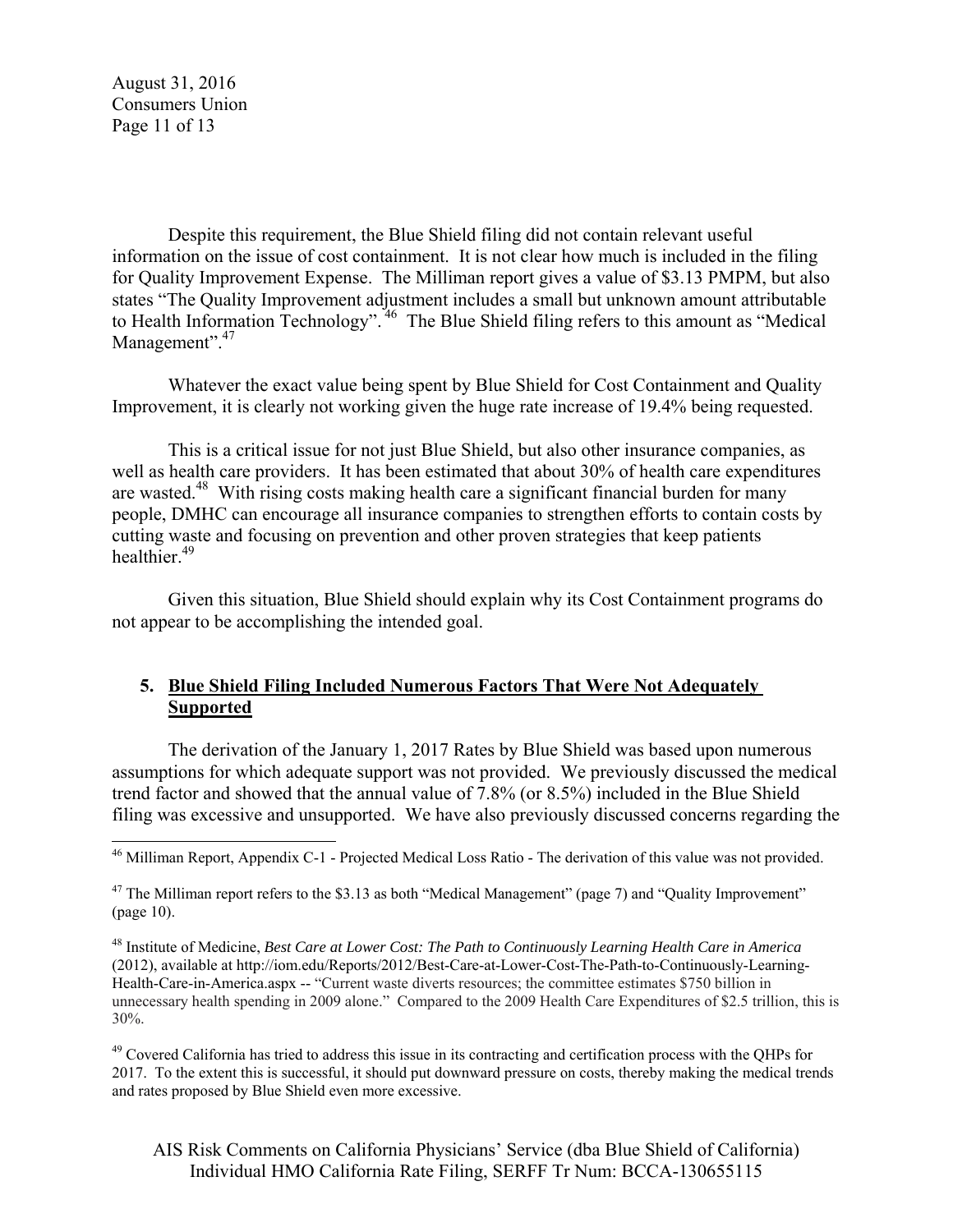August 31, 2016 Consumers Union Page 12 of 13

basis and support for various expenses and the duration factor, both of which appear to result in excessive premiums being charged to policyholders.

The rate filing by Blue Shield gives the following as various projection factors impacting the rates: (i) population risk morbidity, (ii) demographics, (iii) seasonality, (iv) duration, (v) plan mix, (vi) pediatric benefits and (viii) trend factors.<sup>50</sup> However, no reasonable support was provided for any of the values used by Blue Shield.

The lack of data and support in the Blue Shield filing is inconsistent with accepted actuarial procedures. Actuarial Standard of Practice No. 41, *Actuarial Communications*, states in part: $51$ 

3.2 Actuarial Report

…

In the actuarial report, the actuary should state the actuarial findings, and identify the methods, procedures, assumptions, and data used by the actuary with sufficient clarity that another actuary qualified in the same practice area could make an objective appraisal of the reasonableness of the actuary's work as presented in the actuarial report.

The Blue Shield filing is totally lacking in sufficient information and data to support the values used in the rate calculation. This can be seen in part from the Objections by the actuary retained by DMHC, which requested data and information for thirteen items.<sup>52</sup>

While the numerical values used for some of these items were 1.000 or less, that could still represent an overcharge, since the appropriate value could be lower. For instance, the Morbidity Changes effective value of 1.00 ("No changes in the population risk is expected for 2017") used by Blue Shield (which is again a value that was not documented or supported in the filing<sup>53</sup>) could be too high (i.e., that it is does not sufficiently reflect expected improvements in morbidity) for several reasons. First, it is generally accepted that the morbidity of new insureds in 2016 and 2017 will be lower than in prior years. Second, the pent-up demand of new insureds will be substantially eliminated by 2017.

 $\overline{a}$ 

AIS Risk Comments on California Physicians' Service (dba Blue Shield of California) Individual HMO California Rate Filing, SERFF Tr Num: BCCA-130655115

<sup>&</sup>lt;sup>50</sup> Actuarial Memorandum, pages 3-4, Section V

<sup>51</sup> http://www.actuarialstandardsboard.org/standards-of-practice/#filter=.General

 $52$  July 27, 2016 Memorandum from NovaRest Actuarial Consulting

<sup>&</sup>lt;sup>53</sup> Blue Shield filing, Actuarial Memorandum; states "No changes in the population risk is expected for 2017. The risk profile embedded in the 2015 baseline experience period is expected to continue into 2017." No basis, support, data or information of any kind was provided for that assertion.